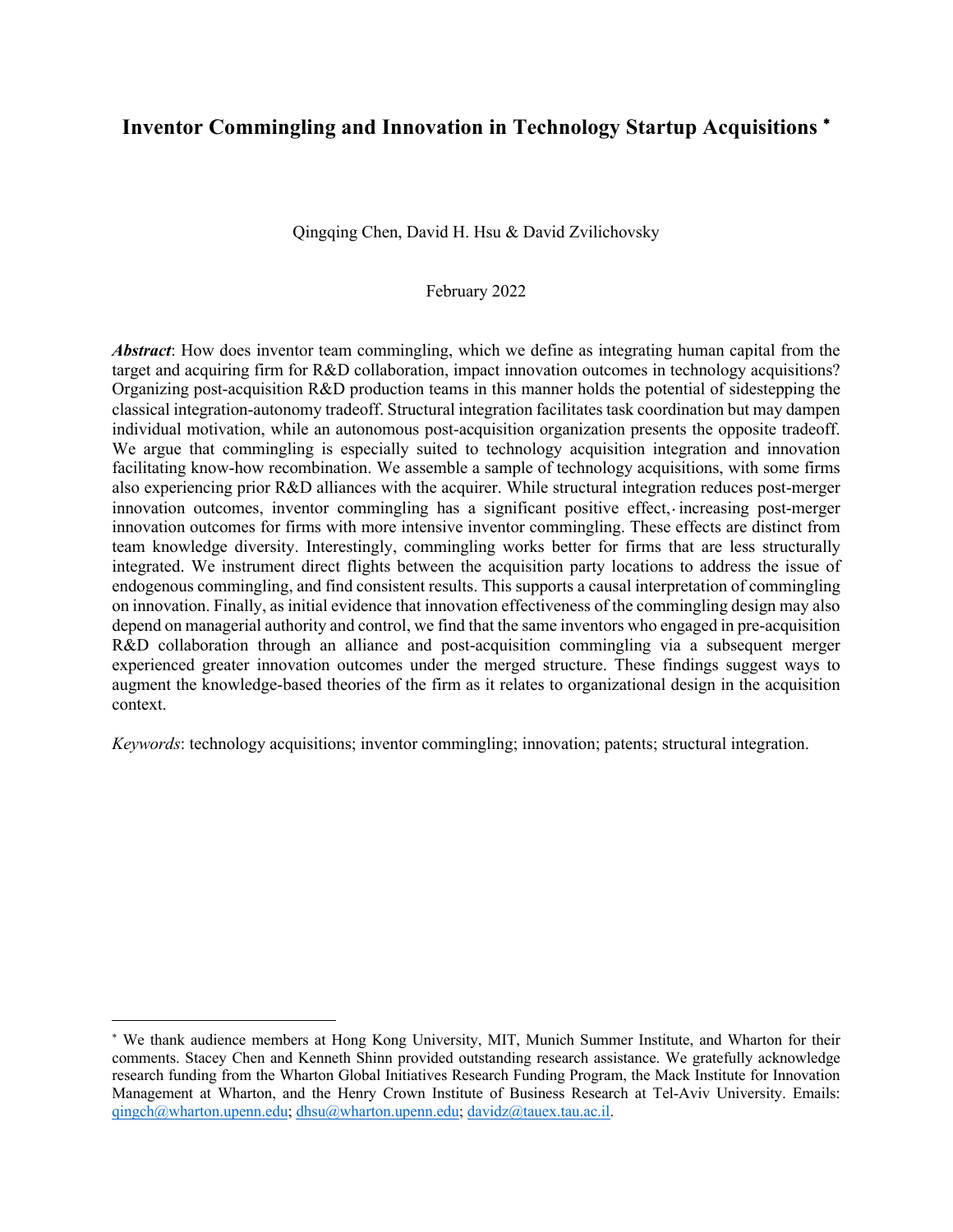## **1. Introduction**

With the tremendous rise of venture capital investing in new ventures over the past decades, and especially in the recent past, the organizational locus of innovation is increasingly in entrepreneurial firms (National Venture Capital Association, 2021). This trend, together with the decades-old slowdown in basic investments in research among established incumbent firms (Arora, et al. 2018) has led established firms to become increasingly reliant on acquiring innovative emerging enterprises to develop new lines of business or to advance established ones (e.g., Puranam, et al., 2006). In fact, the acquisition market is one of the most significant channels by which startups achieved liquidity in the U.S. (Aggarwal & Hsu, 2014), and is likewise an important way for established firms to avoid being "disrupted" if incumbents can access the startups and technology which would have competed against them (Marx, et al. 2014).

The latter pattern is linked to the fact that acquisitions reflect a transfer of assets ranging from products to know-how embodied in individual contributors. Such know-how is increasingly recognized as valuable startup assets.<sup>1</sup> Successfully integrating know-how is therefore a critical component of acquisition performance, particularly in research and development (R&D) contexts. At the theoretical level, the interplay of individual and organizational knowledge lends itself to better understanding a central issue within the knowledge-based theory of the firm, which conceptualizes the firm as aggregators, orchestrators, and repositories of knowledge. Organizational knowledge can be stored in organizational routines, and are argued to be separate from individual know-how in this literature. There seems to be differing views as to the relative importance of organizational versus individual-level know-how in the literature (Kogut & Zander, 1992; Grant, 1996), however, which has been difficult to adjudicate from theory alone.<sup>2</sup> For

<sup>&</sup>lt;sup>1</sup> The rising phenomenon of "acqui-hiring" (e.g., Chatterji & Patro, 2014) reflects this recognition of know-how embodied in individuals. At the same time, we know from the literature that entrepreneurial exit events also tend to loosen the bonds of individuals to their employers (e.g., Stuart & Sorenson, 2003). However, a key missing perspective in this literature is organizing human capital in the context of M&As, particularly in technology acquisition contexts in which human capital and intangible assets are thought to be core assets motivating the acquisition. Puranam et al. (2003) quote a Cisco manager in the context of acquisition: "Usually we purchase a specific piece of technology or a product. But that is only half the story, we also want the team which will generate innovation in the future."

<sup>&</sup>lt;sup>2</sup> Kogut & Zander (1992) discuss the many differing levels of analysis associated with organizational knowledge, which may be partly why there has been sparse empirical work in this domain (given the challenges of measurement).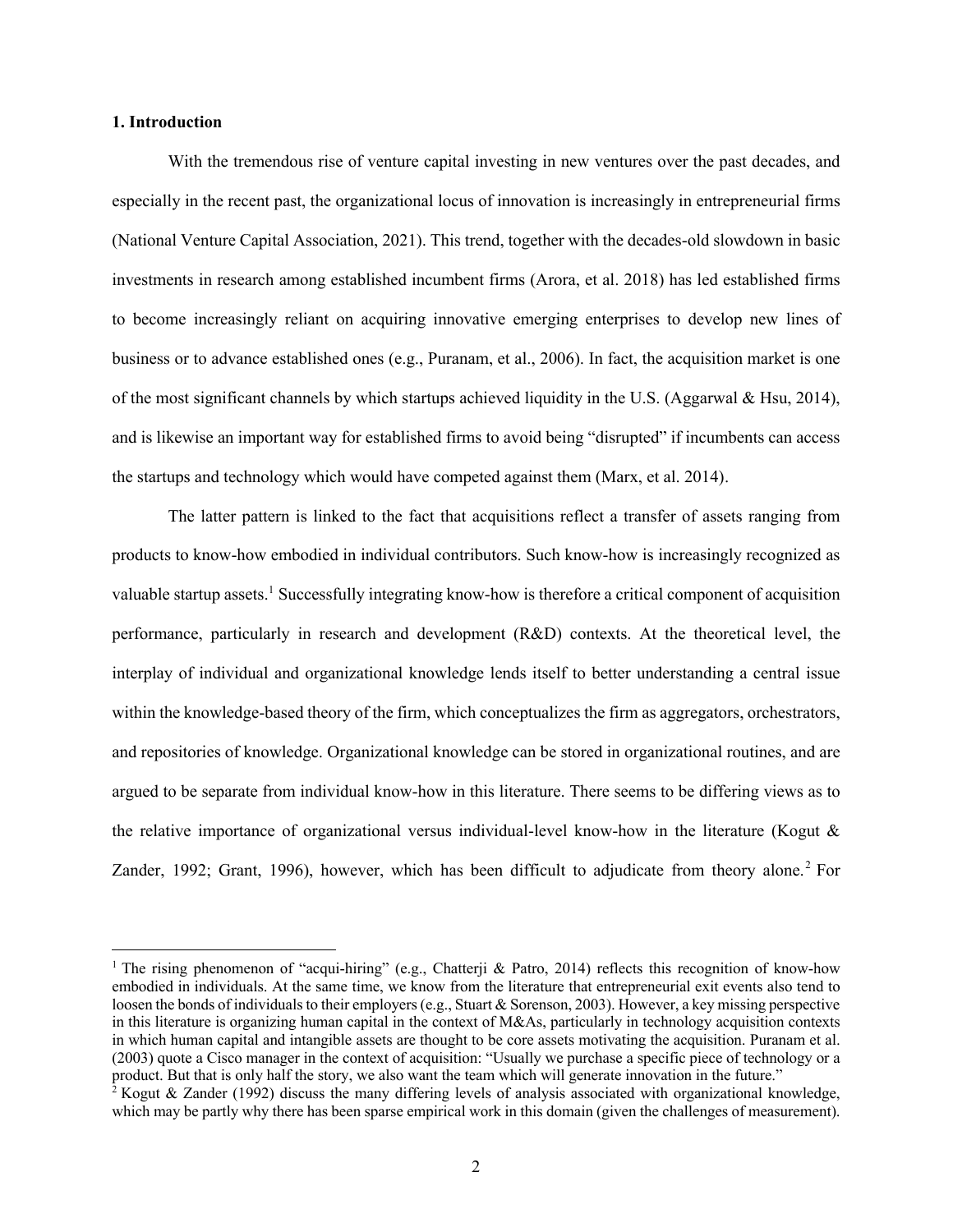example, Kogut & Zander (1992) reason that organizational competence is not overturned when individuals leave the firm, and so conclude that organizational routines and processes must be the ones which are rare and inimitable. Our empirical context allows us to hold the knowledge level and diversity of individuals (with a R&D production team) constant, while examining a proxy for recombining knowledge of organizational routines and procedures which "live" in individuals. While the prior literature has tended to silo knowledge at the individual level as juxtaposed against that resident at the organizational level, the work here suggests that there are more subtle elements of organizational memory, routines and knowledge which are reflected in workers, with important implications when they move across different organizational contexts (as in an acquisition).

Whether the primary impetus for acquisitions is based on know-how or products, a long-standing literature suggests disappointing post-acquisition innovation outcomes (e.g., Hitt, et al. 1990; Kapoor & Lim, 2007; Cloodt, et al., 2006). We concentrate in this paper on post-merger integration as compared to pre-merger selection (which we treat as exogenous to our analysis). A leading discussion in the literature on post-acquisition integration poses a tradeoff between autonomy pitted against integration (Ranft & Lord, 2002). While organizational structural integration (defined in this literature as combining formerly distinct organizational units into the same organizational unit in the post-acquisition period) has been argued to sometimes be necessary to achieve coordination and leverage acquired knowledge of the acquired entity (e.g., Puranam & Srikanth, 2007; Puranam, et al., 2009), it brings considerable disruption to the target companies (Haspeslagh & Jemison, 1991; Paruchuri, et al., 2006). This illustrates the long-standing recognition of the autonomy-integration tradeoff to which we propose a potential means of achieving a middle-ground in organizing technology acquisitions.

We argue that organization design for innovation within the context of acquisitions has paid insufficient attention to unsticking individual-level knowledge, particularly the part related to higher-level organizational knowledge. While organizing for coordination is certainly important, we argue that a more subtle analysis of team collaboration across firm boundaries (in the context of acquisitions) is perhaps just as important. The consequence is a new form of organizing production teams, which we term team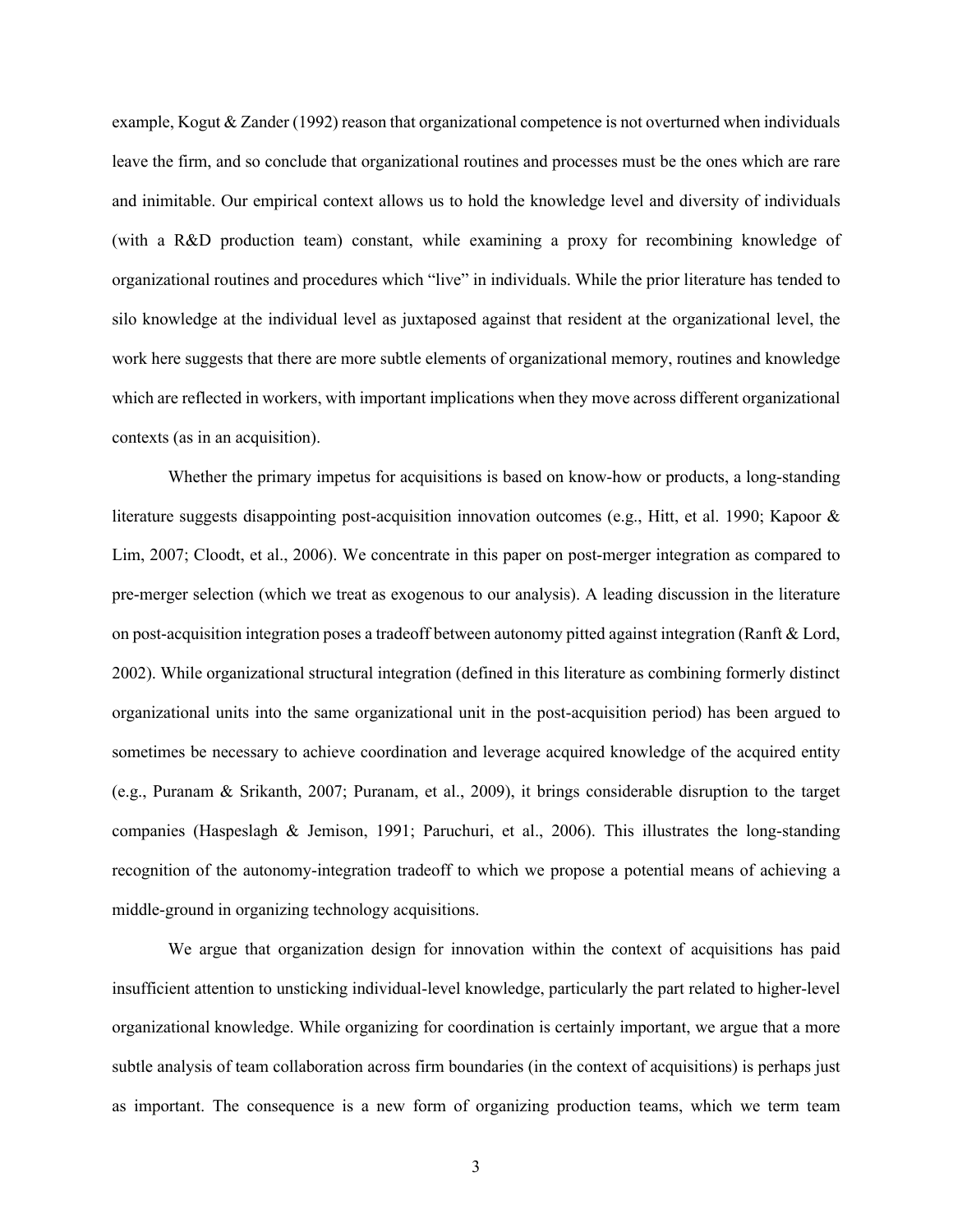*commingling*. We define it as integrating inventive human capital from the target and the acquiring firm. We propose this structure as an effective alternative means of leveraging acquired technology capability outside of the typical dichotomous choice of structurally integrating formerly distinct organizational units or leaving the acquired entities as near-autonomous units. Unlike organizational structural integration, team commingling involves individual-level integration, which may be less disruptive, yet also facilitates innovation in target firms. Starting from individual-level origins, we conceptualize and align our empirical measurement of inventor commingling to address a multi-level conceptualization and dynamic treatment of this organizational investment in human capital integration.

We pose the following research question: what are the innovation implications of inventor commingling on the innovation output of the acquired firm? This is a specific form of the more general research domain we address, namely: how should managers organize R&D production teams for innovation in the context of acquiring technology startups? Framed in this way, and using the lens of the knowledgebased view of the firm, we aim to contribute to that literature by empirically examining how the pre-existing dichotomous choice of integrate versus leave autonomous can be expanded to one which embraces a third way, one which is rooted in human resources at the team level. In so doing, we explore the intersection of organizational design and knowledge objectives which move beyond the traditional call for structures which address coordination challenges. While those challenges are salient, we argue that a potentially overlooked factor in organizational design is the imperative to unstick knowledge from individuals and to organize for cross-firm team collaboration alongside organizing for task coordination.

Our empirical analysis uses a broad-based sample of technology venture acquisitions (not conditioned on receiving venture capital), which also contains approximately 30% non-US acquisitions. We find that the degree of post-acquisition firm-level inventor commingling is positively related to innovation output (as measured by granted patents and forward citation weighted patents) and exploration (patents with new-to-the-firm technology classes), especially in the absence of post-acquisition structural integration. These relationships hold after accounting for inventor team technical experience diversity, which the literature has identified as an important contributor to innovation. We address the issue that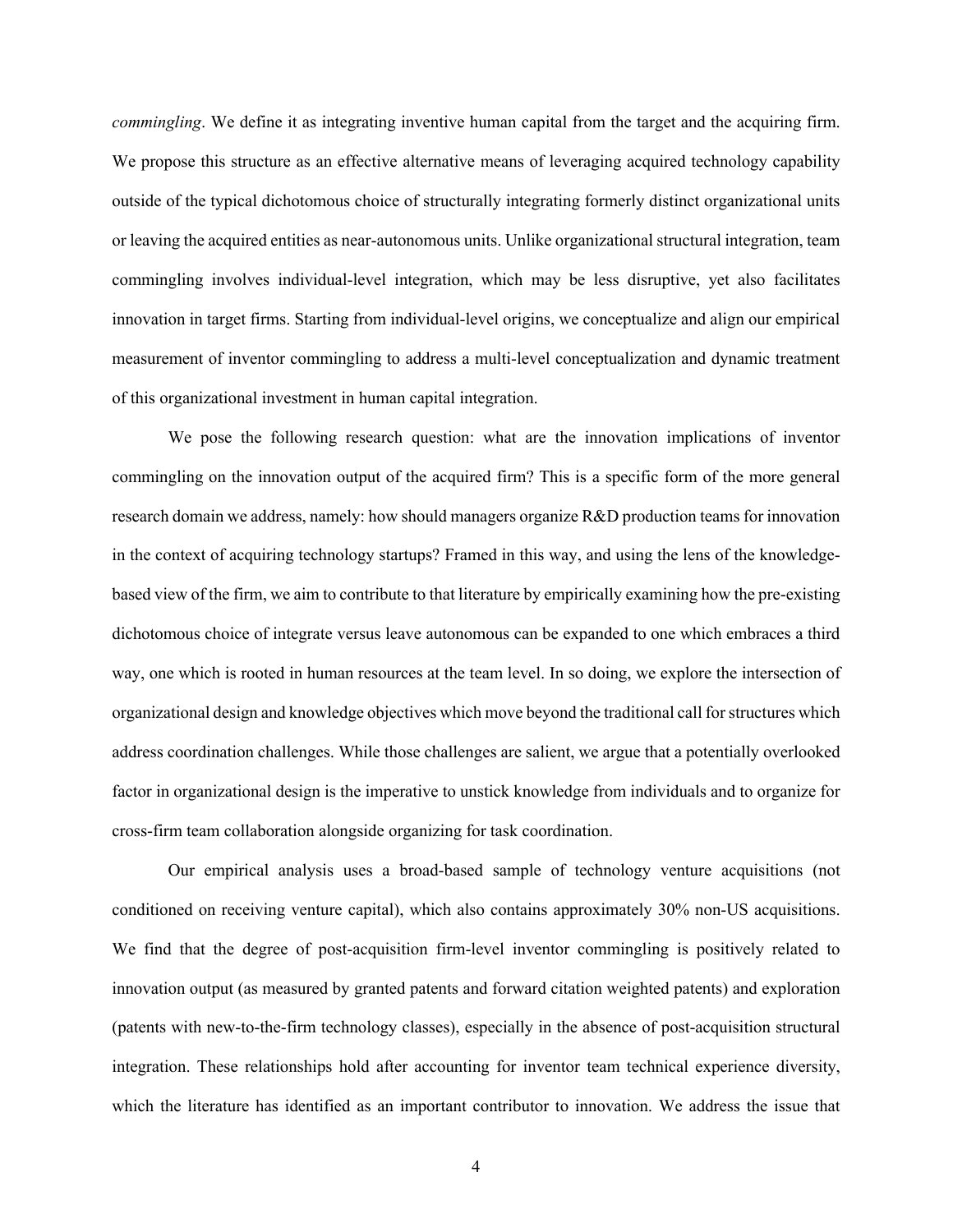unobserved and unmeasured managerial choices likely shape the degree of inventor commingling. To do so, we investigate whether our results hold once we adjust the estimates by exploiting the exogenous introduction of direct flights between acquirer and acquired entity locations. Such flights exogenously shift the cost of commingling, allowing us to construct an instrumental variable for commingling (note that the acquisition event itself is still exogenous to our analysis, as we aim to contribute to the post-acquisition integration rather than the acquisition selection literature). Our original results hold, providing support for a causal relationship from commingling to innovation outcomes.

A final analysis exploits the fact that inter-organizational R&D collaboration occurs in our sample prior to some acquisitions. This allows us to examine innovation outcomes of *the same* inventors under an inter-organizational cooperation pre-acquisition structure as compared to a commingled post-merger team structure. We find that inventor level innovation outcomes are higher when commingling under the postacquisition structure (after accounting for a host of inventor controls and a variety of fixed effects), which has implications for areas to augment the knowledge-based theory of the firm.

This work advances the literature in two main ways. First, while most post-acquisition integration studies discuss top-down organizational design with considerable emphasis on structural integration, we study an alternative structure through which knowledge embedded in individual and organizational contexts can be unstuck and recombined for innovation via commingling. This follows the knowledge-based view tradition (e.g., von Hippel, 1994; Grant, 1996). Second, the effectiveness of inventor commingling may depend on the organization of collaboration (alliance compared to post-acquisition structures) as well as on the degree of structural integration between post-merger entities, and so studying inventors under these alternatives represents a window into how the form of collaboration may impact innovative outcomes. Both themes have received scant attention in the post-acquisition integration literature. We end with a discussion of implications, limitations, and future research directions.

#### **2. Literature and Hypotheses**

## *2.1 Background: Organizing Post-Acquisition Operations for Innovation*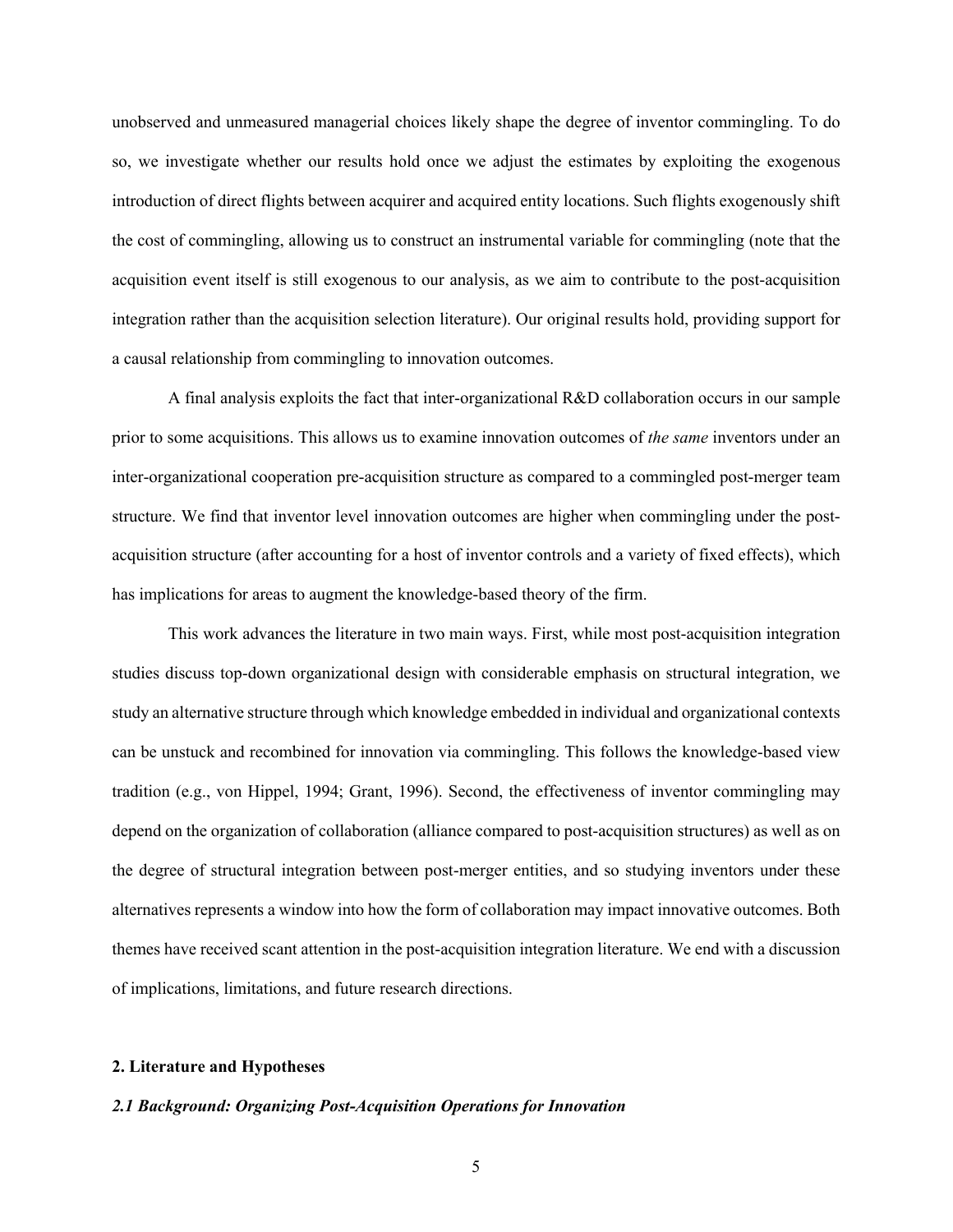Accessing knowledge outside of an organization's boundaries can be instrumental to its competitiveness (e.g., Cohen & Levinthal, 1990), especially when the requisite knowledge for innovation is not entirely resident in the focal firm. As Rosenkopf & Almeida (2003: 762) succinctly note: inter-firm knowledge transfer can effectively fill in holes in [the focal firm's] knowledge landscapes." Technology acquisition is frequently taken as an effective vehicle to expand firms' knowledge landscapes (e.g., Kale & Puranam, 2004; Puranam & Srikanth, 2007), though the organization of the merged entity has largely been dominated by discussion of the integrated form in the recent literature, with the presumption that coordination is the central challenge which should dictate the organizational form (so organizational form follows the coordination function). More generally, in assessing whether to engage in acquisition efforts, firms might be unwilling to pay for *effort*, as one would have to do in managing R&D efforts, and instead pay (presumably a higher rate) for successful innovation *outcomes* (e.g., products or technological solutions).

Having decided to pursue the acquisition path to access external knowledge, the post-acquisition integration literature has identified a key managerial decision to be the choice of whether organizational units should be owned but autonomously separate from the parent organization. There is little analysis within the acquisition literature, which seems to be focused on an individual incentive motivation. The argument is that individual innovation incentives are strengthened under autonomous operations post acquisition since inventors and managers output will not be obscured by integration attempts with the acquirer, resulting in higher-powered incentives (Kapoor & Lim, 2007). It is important to keep in mind the broader challenge of incentives for innovation: because failure is a common outcome in innovation, and failure can stem from total lack of effort as well as from full effort, it is often thought that monitoring is important in structuring the post-acquisition unit.

Relatedly, while not drawn from the acquisition literature, Christensen (2013) highlights a potential solution to the "innovator's dilemma" of disruptive innovation, in which customer value is initially low, but has a steep rate of improvement in ways which are difficult for incumbents to recognize and react. Christensen suggests developing the potentially disruptive innovation in an autonomous unit separate from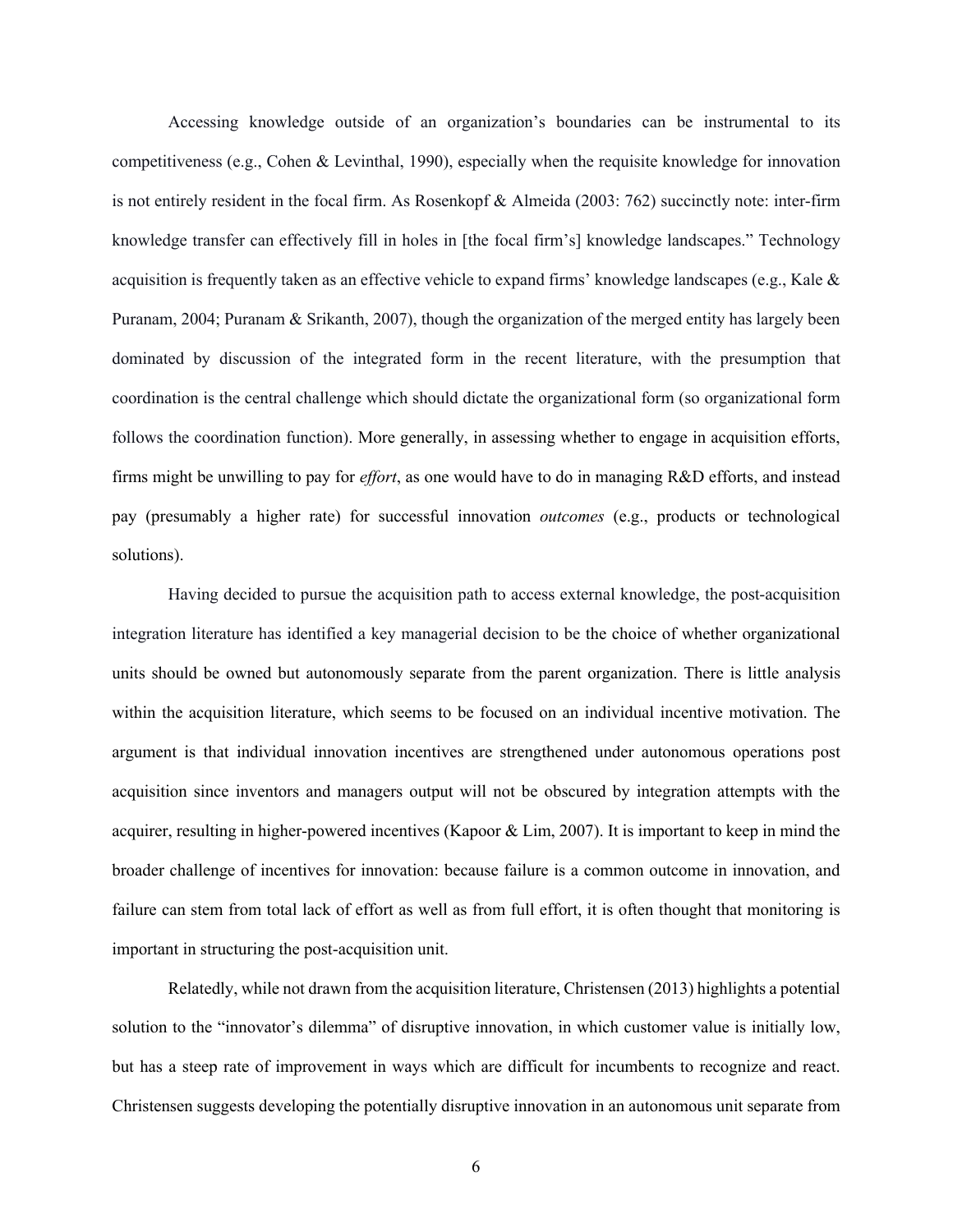the rest of the incumbent organization as a means of insulating the unit from managerial pressure. This illustrates the sequestration potential of autonomous operation. Of course, the drawback on complete autonomy (structural separation) is the absence of know-how spillovers, whether the context is acquisition or business units within an organization.

At the other end of the spectrum, structural integration has the chief benefit of coordination in the face of interdependence (e.g., Puranam, et al. 2006), especially when mutual adjustment of firms' activities is necessary (e.g., in traditional vaccine development, the manufacturing process is mutually dependent on experiments determining the level of weakened virus necessary to elicit an immune response, etc.).<sup>3</sup> The tightness of coordination depends on the task environment itself (Thompson, 1967). Managerial hierarchy and formal control and authority are also key themes which enable coordination in this literature. However, as Raveendran et al. (2020) point out, many of the theories of organizational design were born in the 1950s and 1960s, a time period in which innovation was primarily taking place in large, multidivisional corporations.<sup>4</sup> The locus of innovation has dramatically shifted away from such organizations steadily over the intervening decades (Arora, et al. 2018). Instead, universities and startups are increasingly important engines of innovation, due in part to private equity investments as well as markets for technology transfer (Hsu, et al. 2007).

Coordination is still important, but alternate organizational forms outside of structural integration may be suited to attain sufficient coordination while at the same time preserving sufficient autonomy to induce innovation. To explore this, we examine individual and team level dynamics, in line with the move to better understanding "micro-foundations" of organization-level phenomenon.

<sup>&</sup>lt;sup>3</sup> Some authors have suggested that initial autonomy followed by integration may be a way to escape the autonomyintegration dilemma (e.g., Haspeslagh & Jemison, 1991; Ranft & Lord, 2002), but as Graebner (2004) notes, this solution may not be ideal in the technology context given the typically dynamic environments.

<sup>4</sup> Even the classic contribution of Nelson & Winter (1982: 97) is explicit about the organizational circumstance of their evolutionary theory: "…the framework applies most naturally to organizations that are engaged in the provision of goods and services that are visibly 'the same' over extended periods—manufacturing hand tools, teaching second graders, and so forth—and for which well-defined routines structure a large part of organizational functioning at any particular time."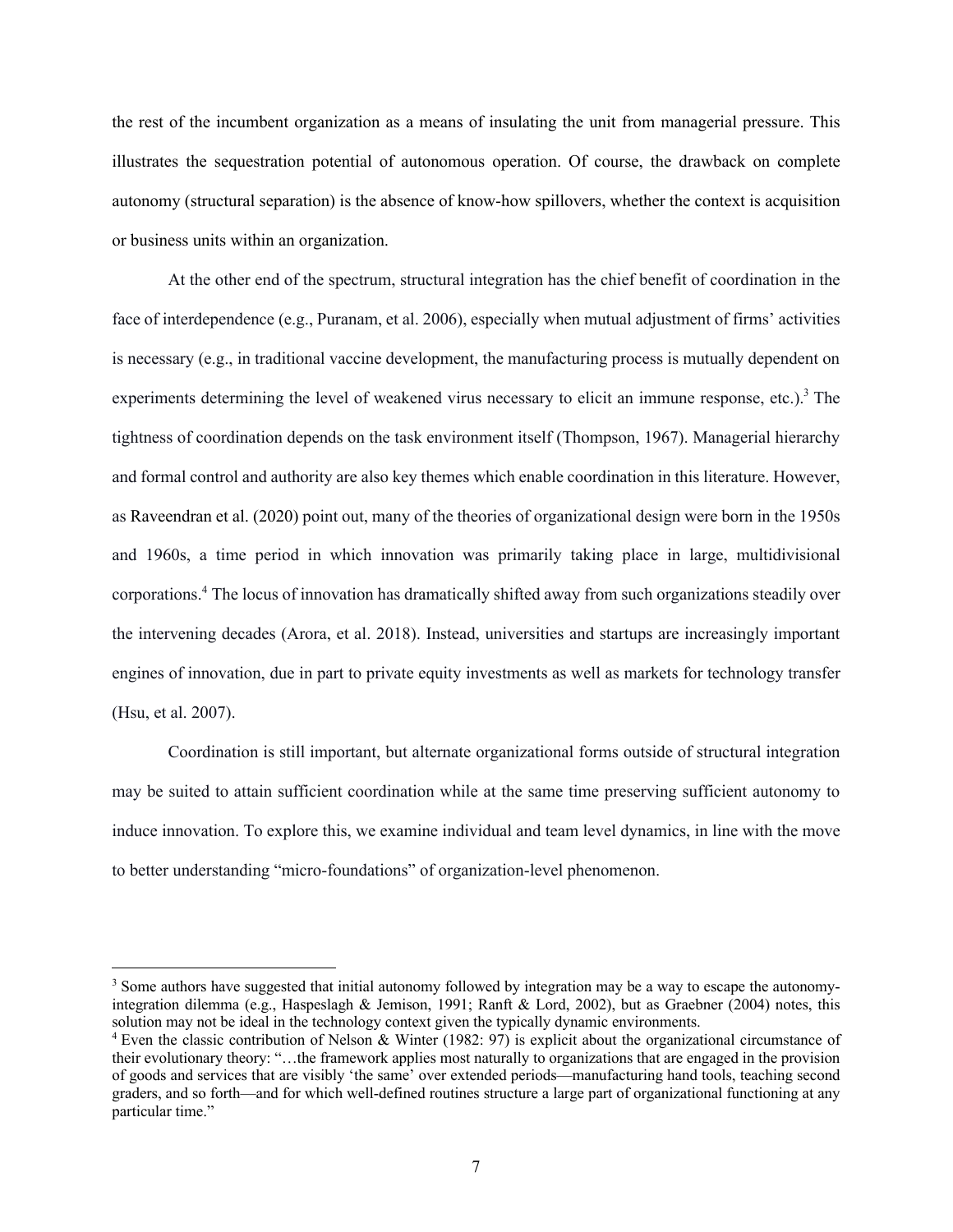## *2.2 Inventor Commingling and Innovation*

Inventors in commingled teams are from originally separate organizational entities (before an acquisition) and hold distinct tacit knowledge about managing innovation (via knowhow, policies, procedures and norms). By forming a commingled team and collaborating on specific projects, tacit knowledge from the two entities can be unstuck and recombined through interaction and integration (Hoisl, et al., 2017). Team commingling provides an opportunity to recombine individuals' technical knowledge domains within the context of diverse higher-order organizational knowledge routines; we therefore expect commingling will have an independent effect separate from team knowledge diversity. We recognize that commingling may interact with structural integration, but note that the constructs are distinct in that firms can employ one practice without necessarily engaging in the other (as the former takes place at the team level of analysis, while the latter takes place at the organization level).

The recent post-acquisition integration literature examines the efficacy of organizational design, such as structural integration (Puranam, et al., 2006; Puranam, et al., 2009). Structural integration has been found to be organizationally disruptive however, as Puranam et al. (2009: 313) note: "acquirers who buy small technology-based firms for their technological capabilities often discover that post-merger integration can destroy the very innovative capabilities that made the acquired organization attractive in the first place." This can occur due to individual-level disruptions upon acquisition, especially in knowledge-oriented contexts (Ernst & Vitt, 2000). The operative mechanisms behind individual inventor disruption may stem from the loss of social status on the part of inventors in the acquired firm (Paruchuri, et al., 2006) as well as induced information asymmetries (Kapoor & Lim, 2007).

Unlike structural integration, team commingling does not require dramatic organizational structural change but instead can involve a progressive, human capital integration process. It therefore brings fewer disruptions to the acquired inventive teams than structural integration does because the acquired entities can maintain autonomy while the R&D teams of the two entities commingle with each other. The incentive structure to motivate innovation and the social status of acquired inventors can remain aligned and preserved in the commingling process, which can promote innovation.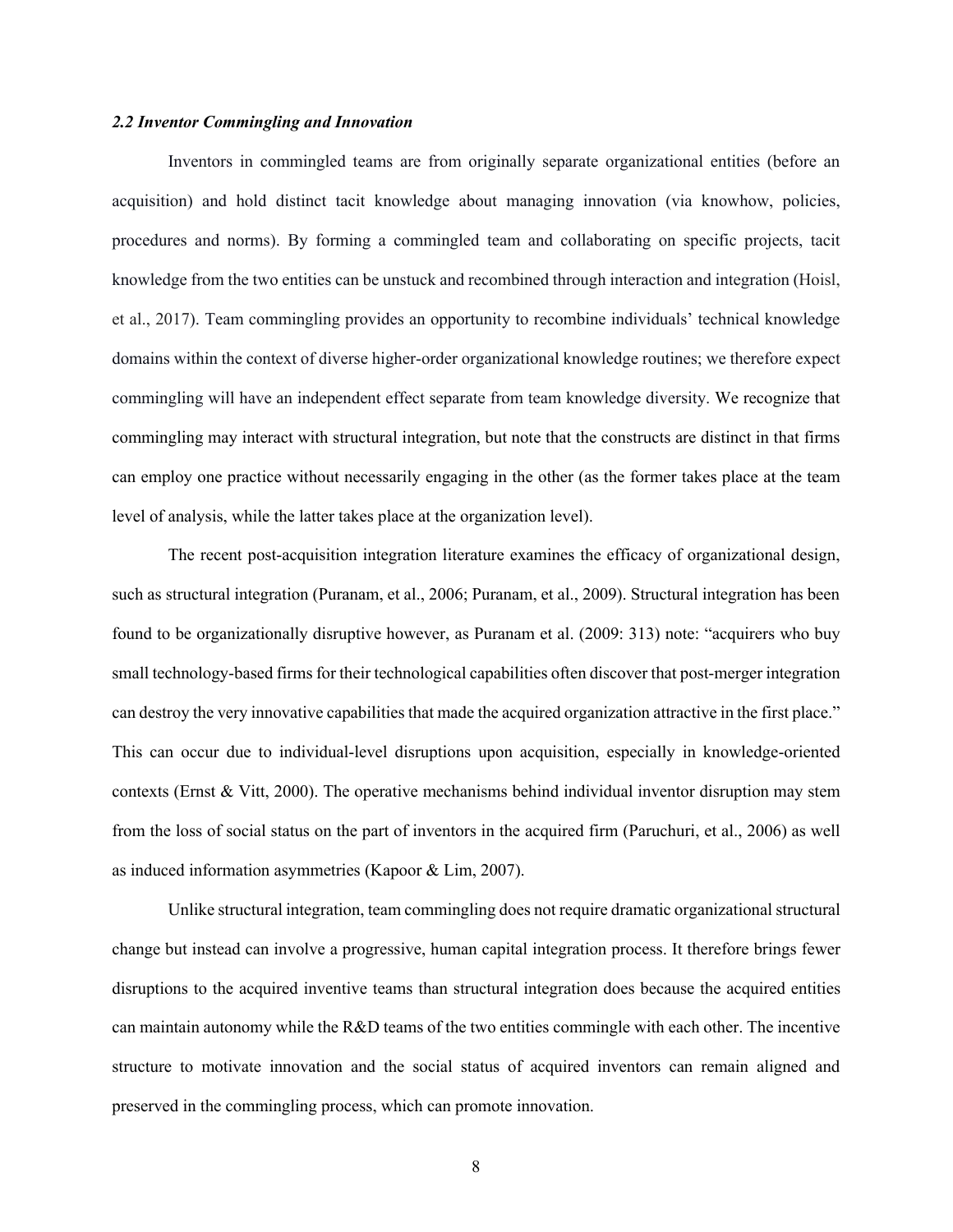At the same time, team commingling as an informal integration vehicle may preserve some of the benefits of structural integration by forming common ground (shared knowledge) through collaboration. Puranam et al. (2009) investigate the necessary conditions for structural integration. The authors point out how structural integration enables coordination between acquiring and acquired organizations. Coordination is the alignment of actions, which means interacting individuals and firms can adequately anticipate each other's actions and adjust their own accordingly (e.g., Grant 1996; Puranam et al. 2009). If coordination and alignment between the target and the acquirer exists, the need for structural integration may decline because people who possess similar stocks of knowledge can also coordinate without formal arrangement, and vice-versa. By collaborating on joint projects, shared knowledge is created. For example, blueprints, documentation, or artifacts may be developed in the commingling process, serving as a guide for current and future interdependent R&D activities. Therefore, team commingling may be a preferred alternative to structural integration, providing many of the benefits of structural integration while incurring lower inventor and organizational level interference which may reduce post acquisition innovation outcomes. We propose:

- § **H1a**: *Firm inventor commingling is a preferred alternative to formal structural integration for innovation outcomes.*
- **H1b**: *Post-acquisition inventor commingling positively affects innovation outcomes more when structural integration is low.*

To delve deeper in how the post-acquisition organization of human capital can influence innovation outcomes, we characterize and build on several themes in the existing literature. One part of the literature has tended to focus on individual knowledge (e.g., von Hippel, 1994) as well as team knowledge (Aggarwal, et al. 2020; Hoisl, et al. 2017), with the basic finding in the latter case that diverse knowledge is associated with better innovation outcomes. Prior research has documented inventor team knowledge diversity's positive relation to innovation outcomes (e.g., Hoisl et al., 2017). However, following Aggarwal et al. (2020), we suggest that even with a given set of individuals with an associated span and diversity of (technical) experience, the way invention production teams are organized is a significant organizational design choice, with likely innovation consequences. This is because such design impacts organizational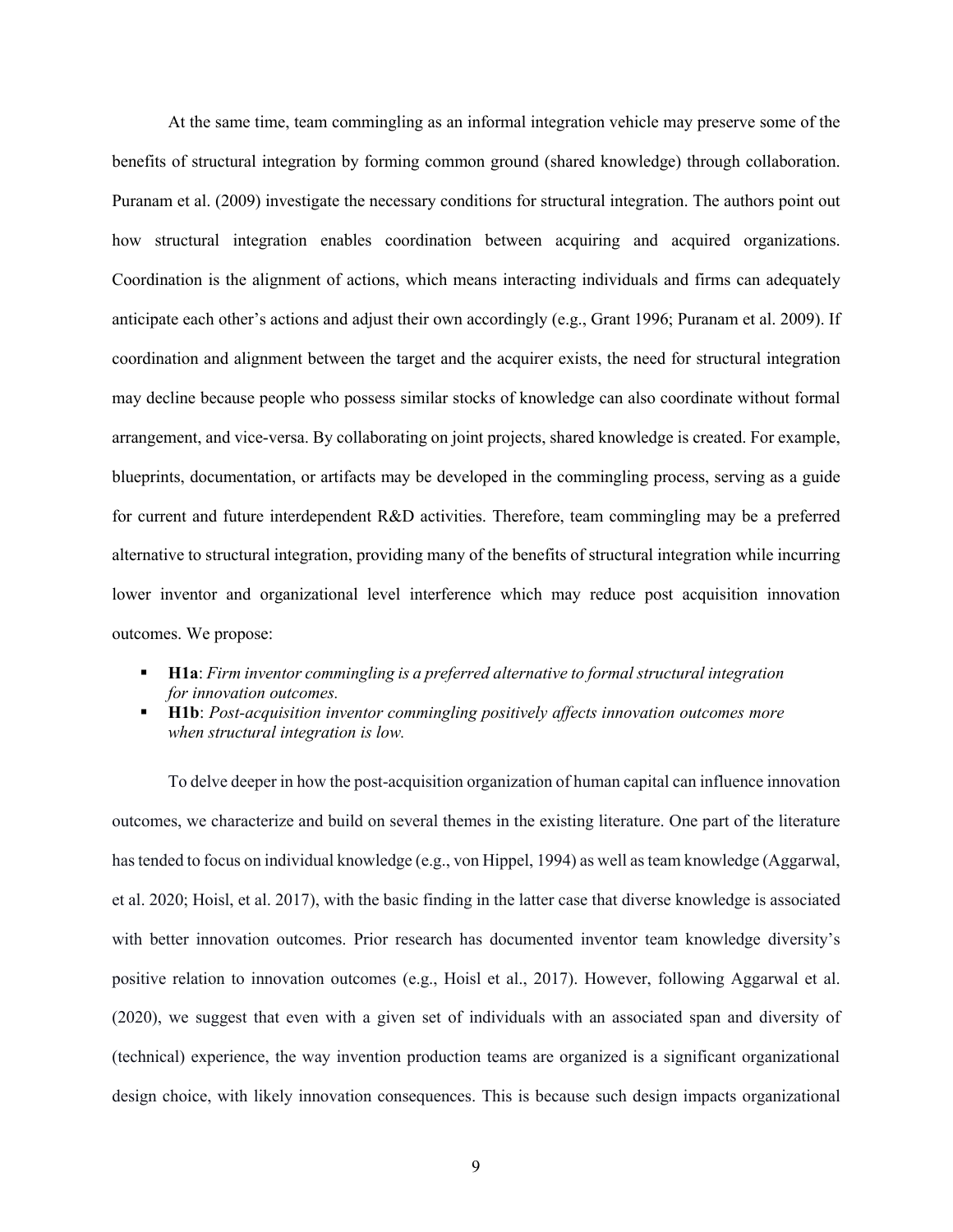(not just individual) knowledge recombination. "Knowledge" in this context refers to both technical knowledge and routines at the individual level as well as know-how at the organizational level. As the knowledge-based view has highlighted (Kogut & Zander, 1992; Grant, 1996), firm-level knowledge is more than the simple addition of their individuals' knowledge. Organizational know-how is tacit but essential for knowledge transfer (Teece, 1977). Because both the task and solution environments are typically ill-defined in R&D, tacit knowledge is particularly important in innovation. Therefore, unsticking tacit knowledge is an essential first step to initiating innovation (von Hippel, 1994; Szulanski, 1996). Furthermore, the most effective means of accomplishing this is through an iterative process of co-locating individuals with the requisite information with others who may have the appropriate problem-solving skills (von Hippel, 1994) – which is the structure we study under inventor team commingling.<sup>5</sup>

In a separate literature, scholars concerned with organizational design have overwhelmingly focused on organizing for coordination in the face of task interdependencies. While we acknowledge that coordination challenges are certainly important, we argue that an overlooked driver of organizational structure in the literature is task *uncertainty*, which is characterized as a context in which work in the unit is both difficult and variable (Van de Ven, et al. 1976), as would be the case in R&D driven contexts. To address such challenges, a horizontal "group" mode (Lawrence & Lorsch, 1967; Galbraith, 1973; Van de Ven et al., 1976) may be considered. In such an operational mode for developing plans, a group of role occupants through scheduled and unscheduled meetings are charged with making mutual adjustments. Unlike the traditional "personal" mode (Thompson, 1967), which is hierarchical (e.g., unit supervisors), the group mode has no formal authority over individuals (just a designated coordinator). Therefore, a group mode may assist in both task uncertainty and task interdependence (to address coordination challenges), and because it is non-hierarchical, it may be particularly useful in some contexts. For example, Hutchins (1991) traces the switch from routine- to group-problem solving during a crisis.

<sup>&</sup>lt;sup>5</sup> To put the spotlight squarely on differences in organizational routines, we empirically hold constant a host of individual-level differences such as proxies for inventor quality and technical breadth, as well as team/group level differences such as knowledge diversity.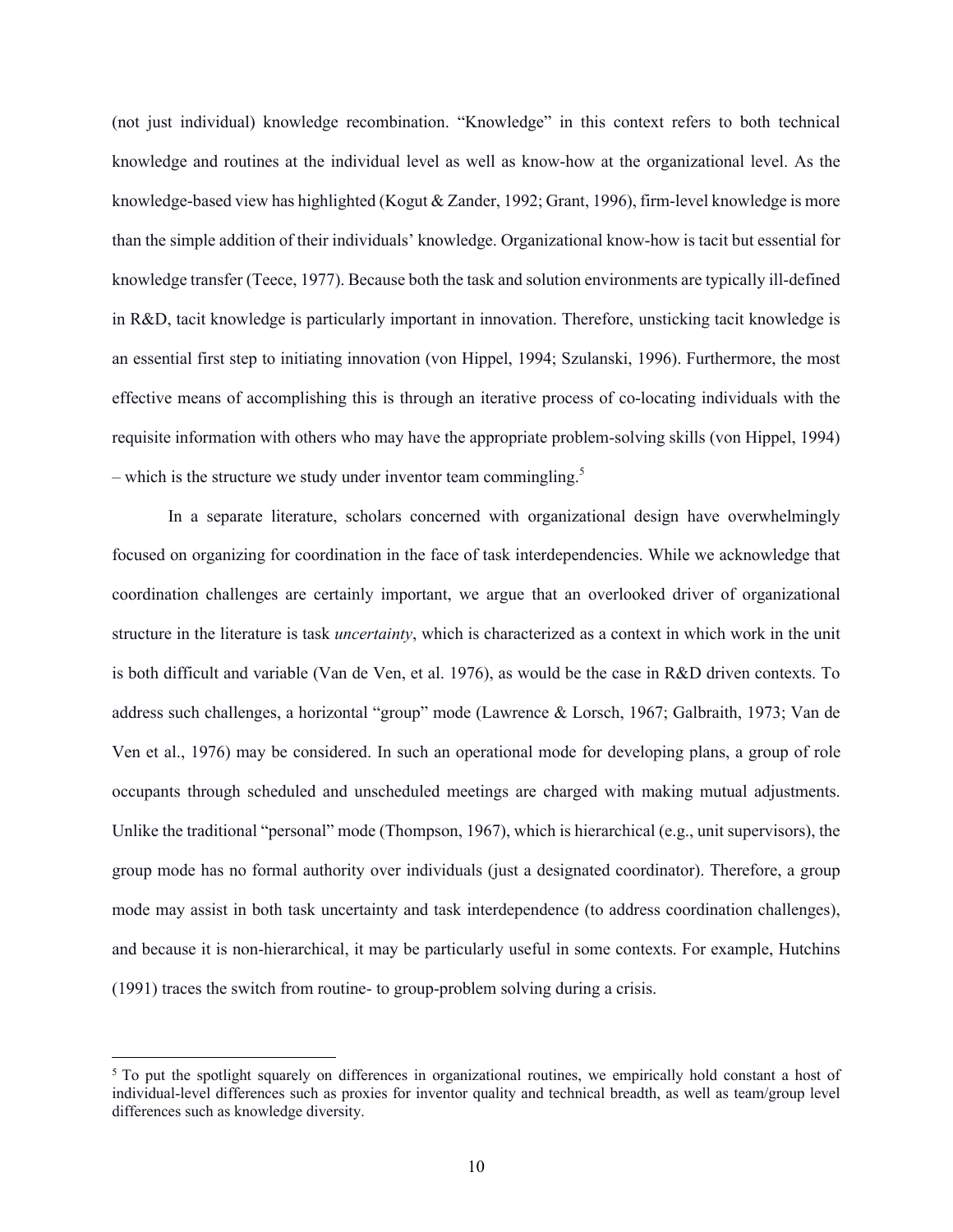While the past innovation literature has focused on innovation resulting from recombination of *technical* knowledge (Fleming, 2001), we focus on recombination of *organizational* knowledge, as embedded in individuals, as a vehicle for organizing innovation (in line with the knowledge-based view). This is a conceptual break from the literature, in that individuals and organizations have classically been theorized to each hold their own forms of knowledge (Kogut & Zander, 1992). Interestingly, there is a tradition in the evolutionary theory of the firm of tracing the notion of organizational "routines" to individual skills. Indeed, as Nelson & Winter (1982: 115) note: "The loss of an employee with such important idiosyncratic knowledge poses a major threat to the continuity of routine—indeed, if the departure is unanticipated, continuity is necessarily broken." The expanded notion of individual knowledge beyond "information" and technical "know-how" to encompass embedded memory of organizational routines not only accords with the spirit of the entrepreneurial spinoff literature in which founders bring new knowledge and their experience to the new venture, but also helps reconcile theoretical tension as to the proper unit of analysis at which to conduct an empirical analysis of the knowledge-based view. We propose that commingling inventors not only unsticks and recombines technical knowledge useful for innovation, but it also fosters new organizational routines for innovation by recombining those from individuals' past organizational experiences.

Recombining knowledge at the organizational level is also facilitated by inventor team commingling. In the language of Nelson & Winter's (1982) evolutionary theory, this causes organizational routines to mutate. As to whether the mutation is beneficial or counterproductive, because the acquisition is directed (as compared to a "random" mutation), Nelson & Winter (1982: 116) suggest that the mutation might be beneficial: "…it is highly unlikely that undirected change in a single part will have beneficial effects on the system. This, of course, is the basis for the biological proposition that mutations tend to be deleterious on the average." Another difference between the genetic analogy of biological mutation is the agency associated with individuals on a team in (selective) adaptation of new organizational processes. Through direct comparison and evaluation of, in some cases, alternative processes of approaching a given uncertain task, R&D production teams can engage in a perspective hybridization, with the benefit of a more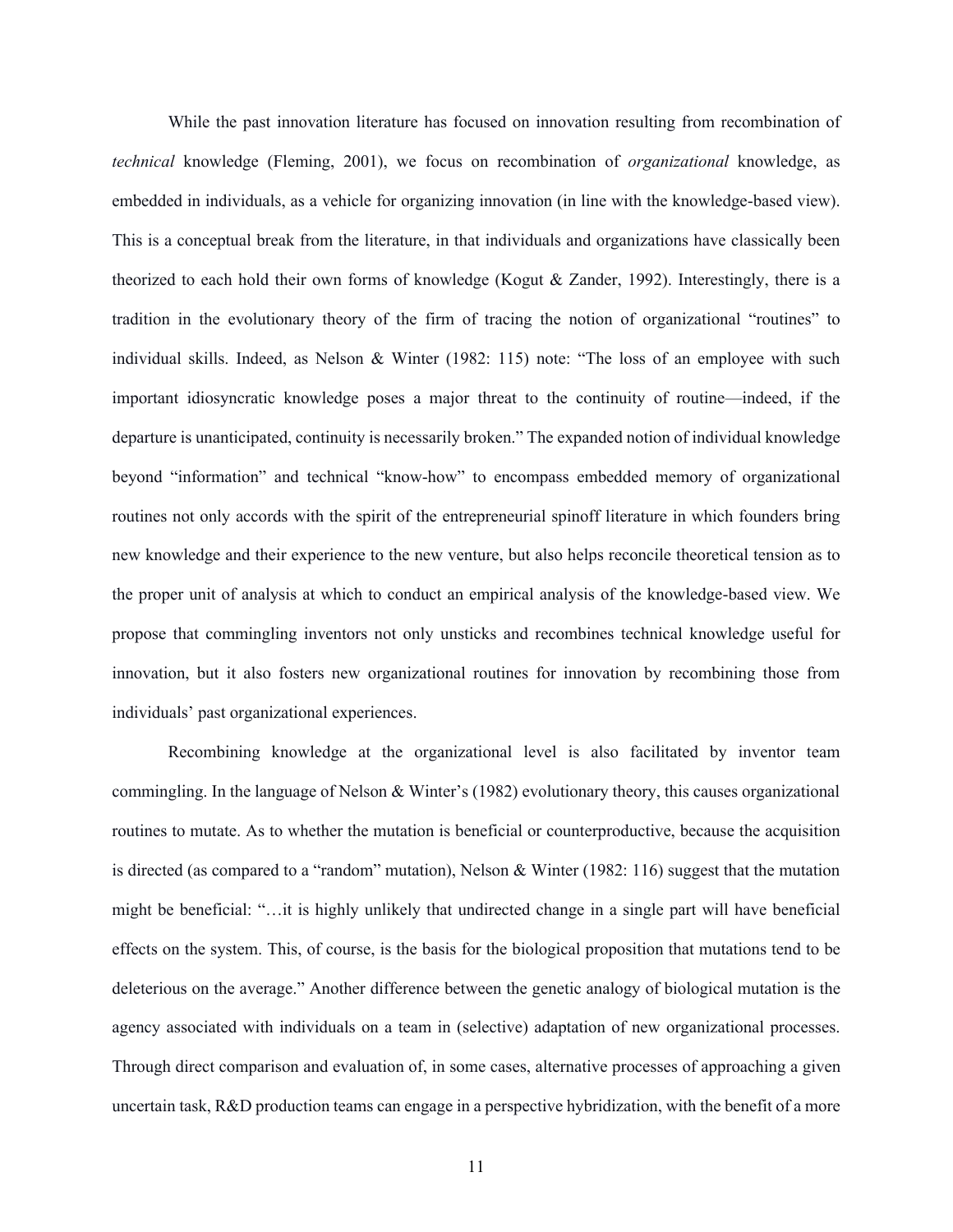diverse set of approaches than would be the case as compared to production teams staffed with more homogenous organizational backgrounds. <sup>6</sup> To highlight the distinct benefits of commingling in an acquisition context we state the following hypothesis:

§ **H2**: *Acquired firms which commingle their inventors more intensively are causally related to more favorable innovation outcomes, holding constant team knowledge diversity.*

## *2.3 Organizational Form of Commingling*

If aggregating and integrating both organizational and individual-level knowledge are core building blocks of the knowledge-based view of the firm, then it follows that such activity will have implications for the boundaries and scope of the firm (Kogut & Zander, 1992; Grant, 1996). In particular, organizational boundaries will be shaped by the relative costs and benefits of alternative ways of organizing the knowledge function (ranging from complete ownership as is the case under acquisition, to less integrated alternatives such as via the market or alliances).

In our empirical context, inventor collaboration can occur under two organizational forms: preacquisition R&D alliance versus post-acquisition commingling where inventors from the acquired and acquiring firm jointly perform innovation tasks. Given that prior alliances between counterparties are common in technology acquisition (Zaheer, et al., 2010), individual-level cooperation in alliance arrangements may not be rare.

Under the knowledge-based theory of the firm, the arguments in the prior section of the benefits of commingling to unstick individual and organizational knowledge might also accrue to the alliance form of pre-acquisition individual-level cooperation. That is, individuals involved in joint (inter-organization) invention teams possess organizational knowledge about the routines available for recombination. If unsticking and recombining such know-how were sufficient for innovation, then we would expect that the

<sup>6</sup> The process described here is reminiscent of observations made in the venture spinoff literature. To the idea of processes and procedures moving across organizational contexts via founder behavior, consider this quote from the founder of the MIT spinoff, Digital Equipment, Olsen (1983: 11): "We also brought some organizational ideas from MIT [to DEC]...We had so much confidence in MIT that we even followed the MIT operations manual. We took the same hours, we took the same vacations, we paid the same holidays."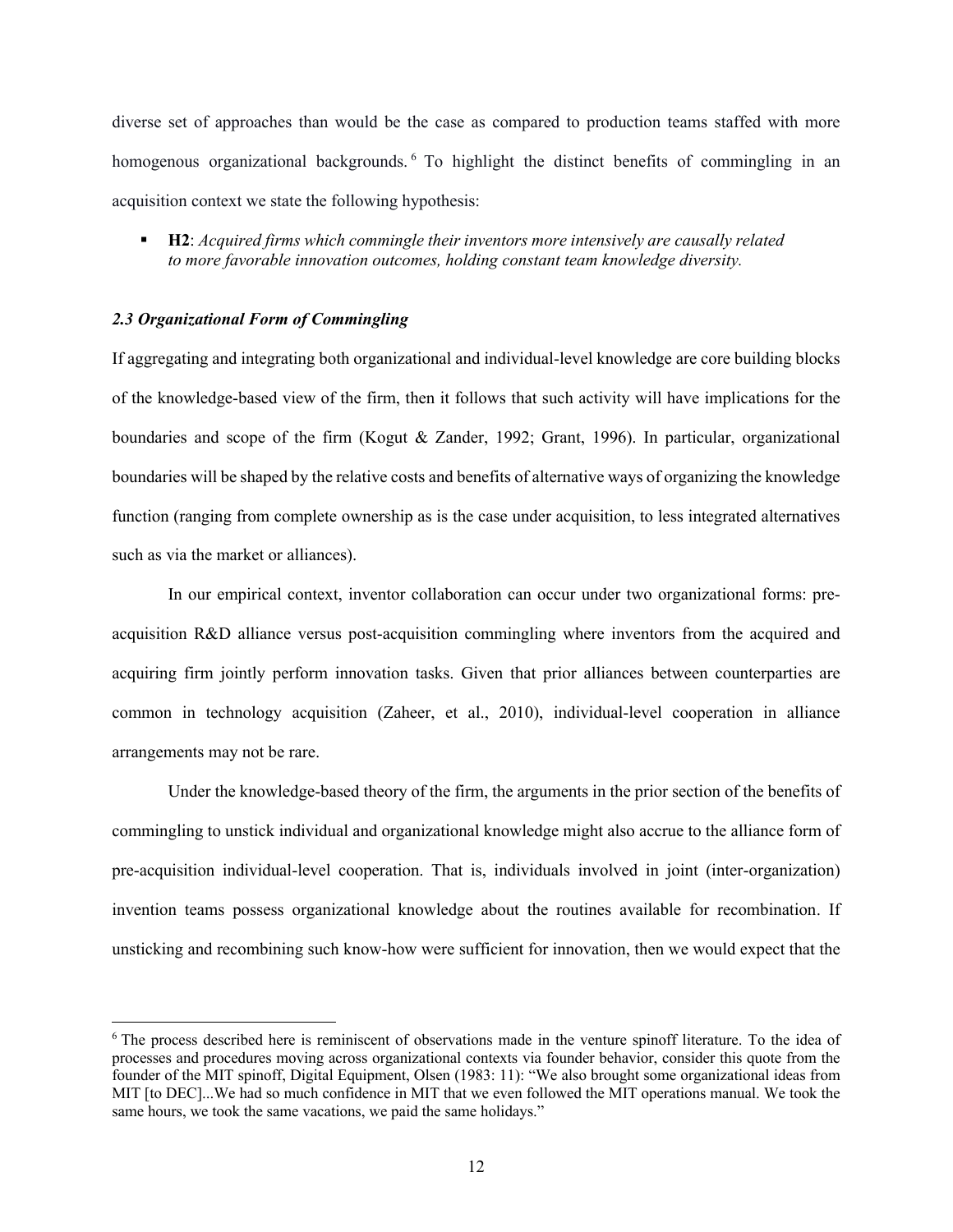more targeted alliance form would yield the same amount of innovation, yet be achievable at lower cost to the organizations. This is because there are significant costs associated with acquisition, which are avoided under an alliance form. To take one significant example, consider the reversibility of an alliance as compared to an acquisition. Dissolving an alliance is much less costly as compared to an acquisition (which is related to the common feature of "break-up" fees associated with acquisitions which do not close).

One major difference, however, between the two forms of R&D collaboration is ownership and control. Under an alliance, the parties are separate entities with their own control over strategic resources on a firm-wide basis. Therefore, the counterparties must contractually specify the boundaries of the joint development (Ryall & Sampson, 2009). Since the task environment is ill-defined in the R&D context, it is not unusual for alliance contracts to contain unverifiable and unenforceable covenants (such as number of man-hours required, but with no mechanisms to monitor or verify this). These unverifiable covenants increase the governance and oversight costs of managing teams with representation from each organizational entity, and may diminish knowledge-transfer and recombination efficacy (Robinson & Stuart, 2007). Additionally, since alliance-based collaboration is typically at the *project* level, such teams may compete with internal teams for resources. As a result, the lack of common ownership may lead to resource misappropriation. Without proper support and the necessary resources under the alliance structure, inter-organizational collaborative R&D teams may bring only limited enhancement to innovation productivity.

Acquisitions reduce these governance issues. Common ownership enables flexible decisionmaking in directing the commingled team (without the need for ex-ante contracting, which would be the case under an alliance), a particularly important benefit in R&D contexts which are marked by solution environment uncertainty. When the parent company has the legal ownership of the target firm, issues of misaligned incentives and uncertainty in control no longer exist (Ranft & Lord, 2002). Control and authority of technical human capital therefore enables the overriding benefits for realizing synergies through closer knowledge sharing (Dyer, et al., 2004). Because of the fluid nature of R&D, it may be difficult or at least very costly to contract on (in an alliance arrangement) all the ex-ante elements which might be important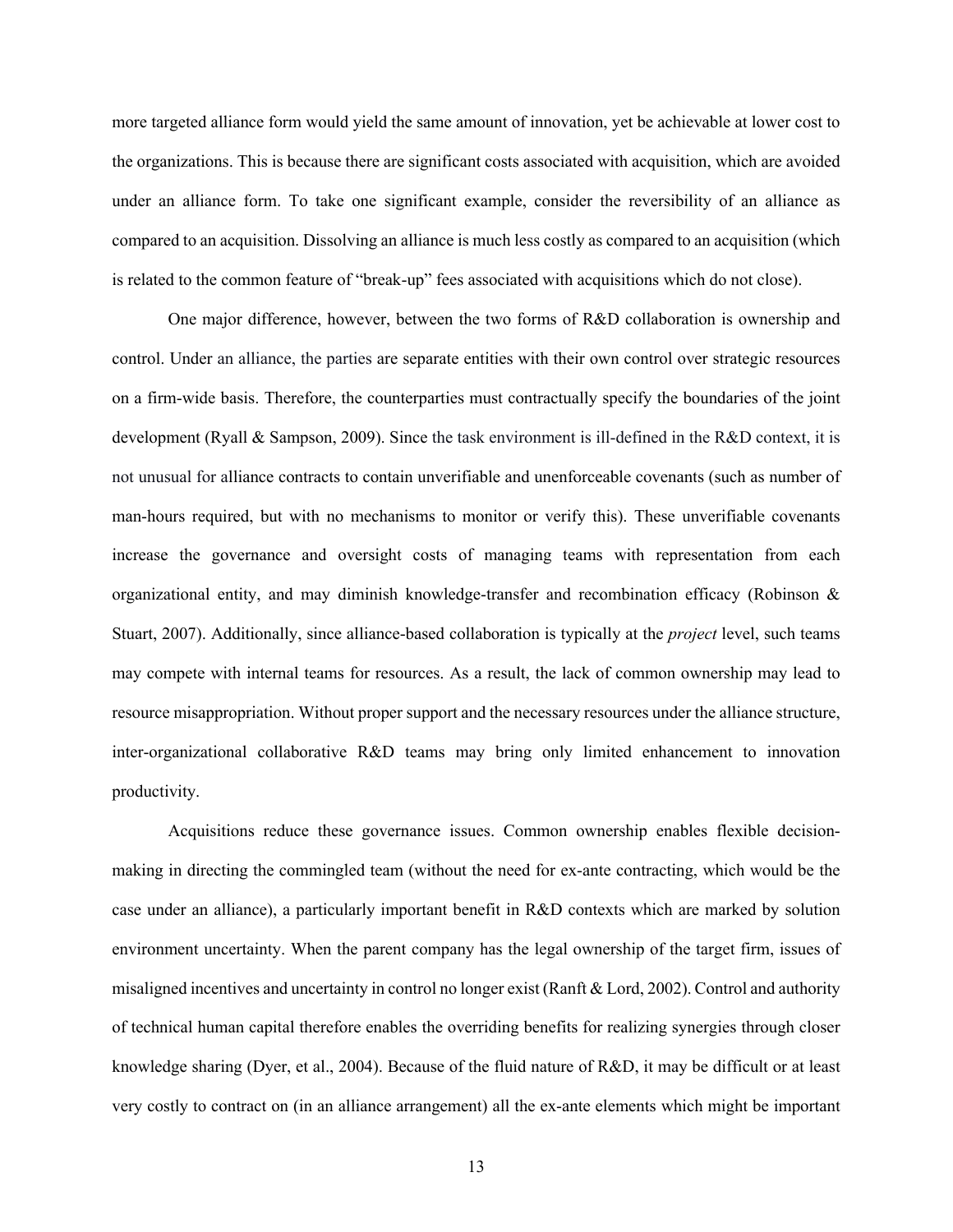in shaping innovation outcomes. By contrast, under common ownership (the acquisition form), managerial fiat prevails over the need to contract at the project-level. In summary, if unsticking and recombining individual and organizational knowledge is sufficient for innovation, we might expect the first of the below predictions to hold (given the costs associated with acquisition as compared to alliance forms). However, if control and governance considerations associated with an acquisition are *also necessary* to achieve innovation benefits, we would expect the second prediction to instead hold:

- § **H3a**: *The same inventors will be less innovative when commingling post-acquisition as compared to under a pre-acquisition R&D alliance*.
- § **H3b**: *The same inventors will be more innovative when commingling post-acquisition as compared to under a pre-acquisition R&D alliance*.

## **3. Data, Variables and Empirical Strategy**

To test these predictions about innovation and inventor commingling, we first describe our data construction. We then discuss our main variables, which are at both the firm-year and inventor-year levels of analysis. The section ends with a short discussion of our empirical strategy.

## *3.1 Data Construction*

We start with the set of firms listed in Crunchbase, a platform concentrating on emerging ventures, which were listed as acquired between the years 1970 and 2014 (since our measure of innovation quality is based on forward patent citations in the 4 years post-grant, we stop the analysis window before the data end in 2018). This yields a list of 44,834 acquired companies. Since a Crunchbase listing is not dependent on receiving venture capital funding, nor conditional on being US-based, we believe that this database allows us to cover a broad sample of startup firm acquisitions.<sup>7</sup>

<sup>&</sup>lt;sup>7</sup> We compare the Crunchbase data to two datasets to assess coverage quality. First, we examine the overlap between Crunchbase listings of ventures acquired from Israel to an Israeli data source of venture capital-backed startups in Israel, known as the IVC Research Center database. Since Israel is well-represented in technology acquisitions of technology-centric startups, we believe that this comparison is worthwhile. We find that the Crunchbase data is quite comprehensive in its coverage (by comparison, established venture capital data sources such as Thomson One do not systematically cover international transactions). Second, we compare Crunchbase coverage of technology acquisitions to SDC Platinum, a standard dataset used for acquisition data. We find that the SDC coverage skews toward larger firms and misses many smaller firm acquisitions, which is of particular relevance to us. To further compare the quality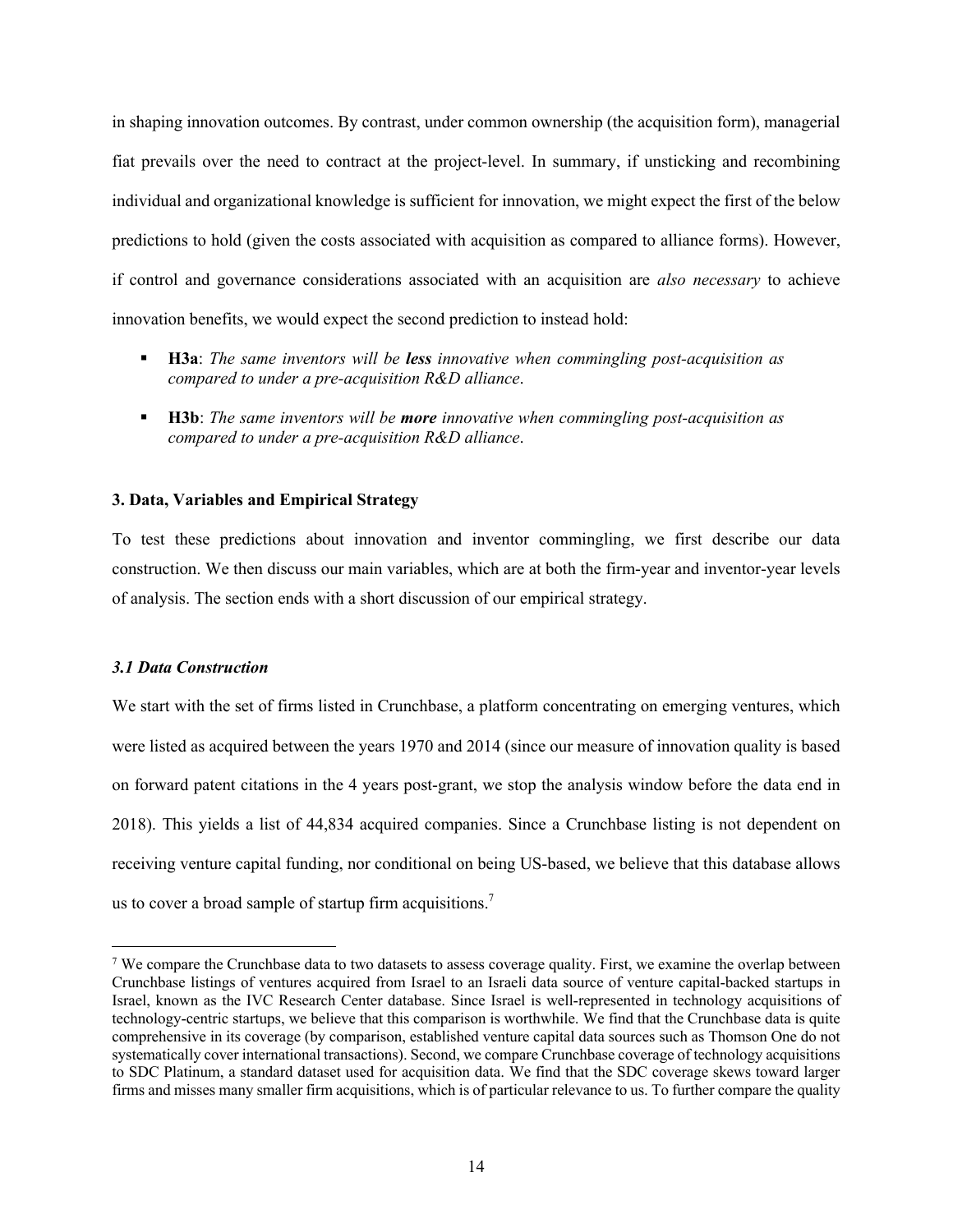We then use the set of acquired firms to build a longitudinal database at both the acquired firm and inventor levels. To do so, we make use of the PatentsView dataset provided by the United States Patent & Trademark Office (UPSTO). We drop acquired firms not granted any patents between 1976-2014 as listed in PatentsView to help us focus on acquisitions that are likely driven by technology-centric motivations (while acknowledging that we might miss non-patented knowledge, such as that protected by trade secrecy). There is also a pragmatic reason in that our key empirical variables are derived from patent information, as we discuss below. We fuzzy match (using the Stata 15 built-in "reclink2" software package) acquired firm names from Crunchbase with patent firm assignees listed in PatentsView. We find an overlap of 7,404 firms in both databases. Finally, we exclude multiple acquisition situations of the same firm to ease interpretation. This leaves a final sample of 6,478 acquired firms in our analysis.<sup>8</sup>

We then gather a list of all the inventors whose patents were assigned to the focal acquired companies using the unique inventor identifiers contained in the PatentsView database. This allows us to build a patenting history of each inventor over her/his career, both before and after patenting in the focal firm, if applicable. These inventor- and patent-level data are crucial for measuring the key constructs, such as inventor commingling (as we explain in the next section). We assume an inventor was working for an assignee if the majority of patents she invented in a given year were issued to the assignee. An inventor is considered to have switched employers when most of her patents start to be assigned to a different company. One exception is when an acquired inventor's patents are assigned to the acquirer after the acquisition. If that is the case, we still consider the inventor as the target company's employee and take this kind of assignment as evidence of structural integration (inspired by the empirical measure advanced by Arora, et

of these two databases, we examine the listed acquisition data in each database as compared to that contained in the IVC data for the set of Israeli acquisitions (with the assumption that the local data provider, IVC, is most likely to be a "gold standard" on data quality). We find that the Crunchbase dataset dramatically outperforms the SDC database.

<sup>8</sup> In the interest of space, we do not provide a "thick" description of the overall data, but consider the following facts: (1) acquisition events become much more prevalent as we approach the present; (2) the top three industries of the acquired firms are: communications (23%), health and medical-related (19%), and motor vehicle-related (7%); (3) the top four nations of the acquired firms are: US (71%), UK (6%), Germany (3.6%), and Canada (3.4%); (4) within the US, the top three states of venture location are: California (31%), Massachusetts (8.5%), and Texas (6.1%); and (5) the top three acquiring firms in our sample are: Microsoft (0.58%), IBM (0.57%), and Cisco (0.41%).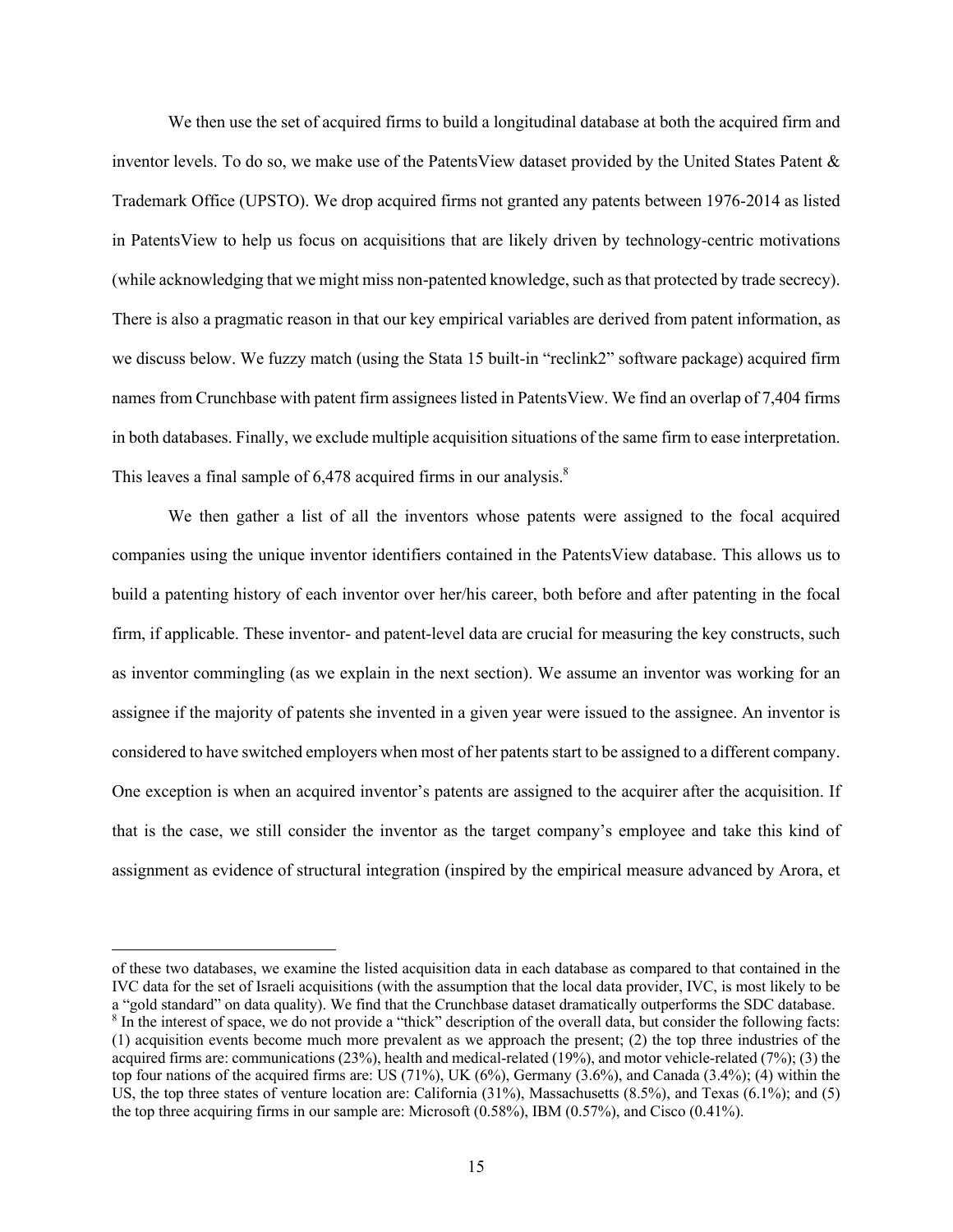al. 2014). Of course, patent assignment records can only indicate inventors' employers in years where patent applications are observed. In the absence of other intervening assignees, we assume that an inventor continued his or her employment with the same employer during the period spanning consecutive patent applications. Integrating the inventor-employer affiliations with the acquired-firms patent records identifies 717 target firms that engaged in commingling.

## *3.2 Variables and Measures*

*3.2.1 Outcome variables. Firm patent stock* is defined as the cumulative number of patents assigned to a given target or invented by the target's employees and assigned to its acquirer after the acquisition, with priority dates before a certain year. Similarly, *inventor patents stock* is the cumulative number of inventors' patents with the priority date before a given year. These are measures of innovation quantity commonly used in the literature. To measure innovation quality, we follow the convention in the innovation literature by weighting the patent grants by the number of forward patent citations over the following four years post patent grant (and calculating the stock), resulting in the variable, *firm forward citations stock*. <sup>9</sup> We aggregate this variable to the firm-year level of analysis, and examine the variable at the inventor-year level as well (*inventor forward citations stock*). Finally, to measure innovative activity broadening, we construct the variable, *firm cumulative patent classes*, which is a cumulative count of the number of main (3-digit) patent classes up to a given year (for analysis at the firm level), or at the inventor level (*inventor cumulative patent classes*). Variable definitions and summary statistics are in Table 1, while correlations are available on request (we do not detect multicollinearity concerns).

## ---TABLE 1 ABOUT HERE---

*3.2.2 Explanatory variables.* We define a *commingled* patent as one that is produced by inventors coming together from the target and the acquiring firms. To construct the measure of commingling we take the pool of patents assigned to the targets(329,504 patents) and compile a list of 64,764 inventors associated

<sup>&</sup>lt;sup>9</sup> Our data analysis spans acquisition transactions through 2014 and the associated patent data up to 2018, given the time lapse between patent filing and grant, and the four-year moving window used for forward citation tracking.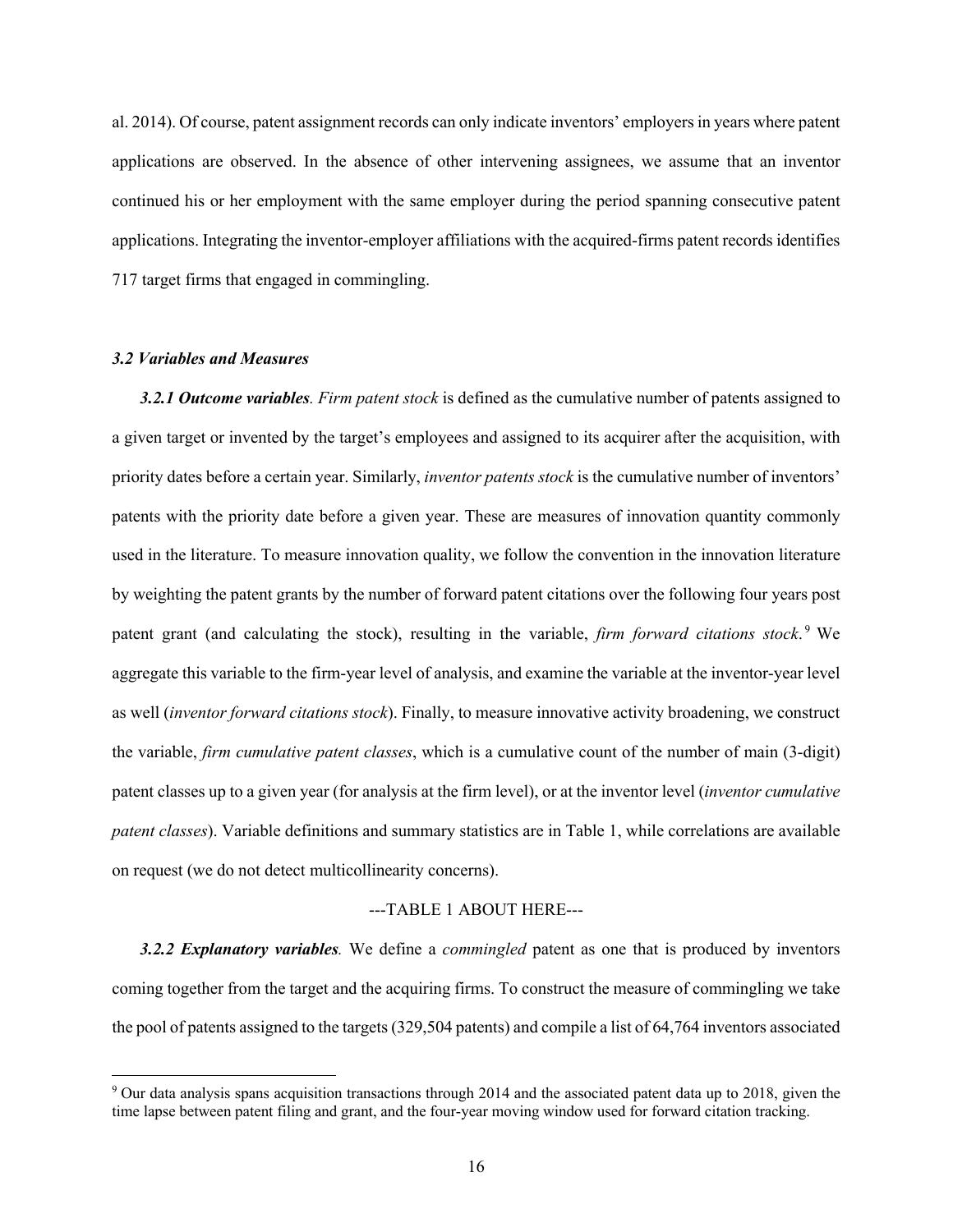with these patents. We track the assignment history of the associated inventors. A commingled patent is produced when inventors come together from the acquired and acquiring entities. Under this definition, there are 7,932 commingled patents in the patent pool. *Firm commingling intensity* is the share of the acquired entity's cumulative patent stock invented by commingled teams (*inventor commingling intensity* is similarly constructed).

To test H1a and H1b, and study the relative importance and interaction between commingling and structural integration as they relate to innovation outcomes, we adopt the concept developed by Arora et al. (2014) in constructing a structural integration proxy by tracking the ratio of acquired entity patents assigned to the parent corporation. We define the variable *structural integration proxy* as the three-year moving average representing the portion of newly-created patents invented by the acquired entity inventors but assigned to the acquiring entity out of the total number of patents invented by acquired entity inventors during the period. By definition, we set this variable to 0 prior to the acquisition date. As Arora et al. (2014) note in their paper, this measure is imperfect, yet it is a scalable proxy for the delegation of authority or autonomy in R&D management. *Post-acquisition* is a dummy variable for years after the acquisition.

To test H3a versus H3b, comparing the effect of inventor innovation output under a pre-acquisition collaboration regime to an integrated post M&A regime, we narrow our sample to the set of 493 companies where we have evidence of pre-M&A R&D collaboration between acquired and acquiring firm inventors. We select all of the inventors employed by these firms before the acquisition who stayed with the focal acquired firm at least 5 years after the acquisition. These criteria are guided by the comparison we wish to make, which is inventor innovation in an integrated post-acquisition organization as compared to a preacquisition cooperative mode which is not organizationally integrated. We assemble an inventor-year data panel. *Inventor commingling intensity* is defined as the share of commingled patents in inventor *j*'s patent stock. Note that the pre-M&A R&D collaboration criteria is applied at the firm level, and so the inventorlevel analysis includes inventors that did and did-not conduct collaborative R&D pre-M&A.

*3.2.3 Control variables.* At the firm-year level, we construct a number of variables that control for various aspects of the acquired firm's patent position and inventor experience. *Firm team knowledge*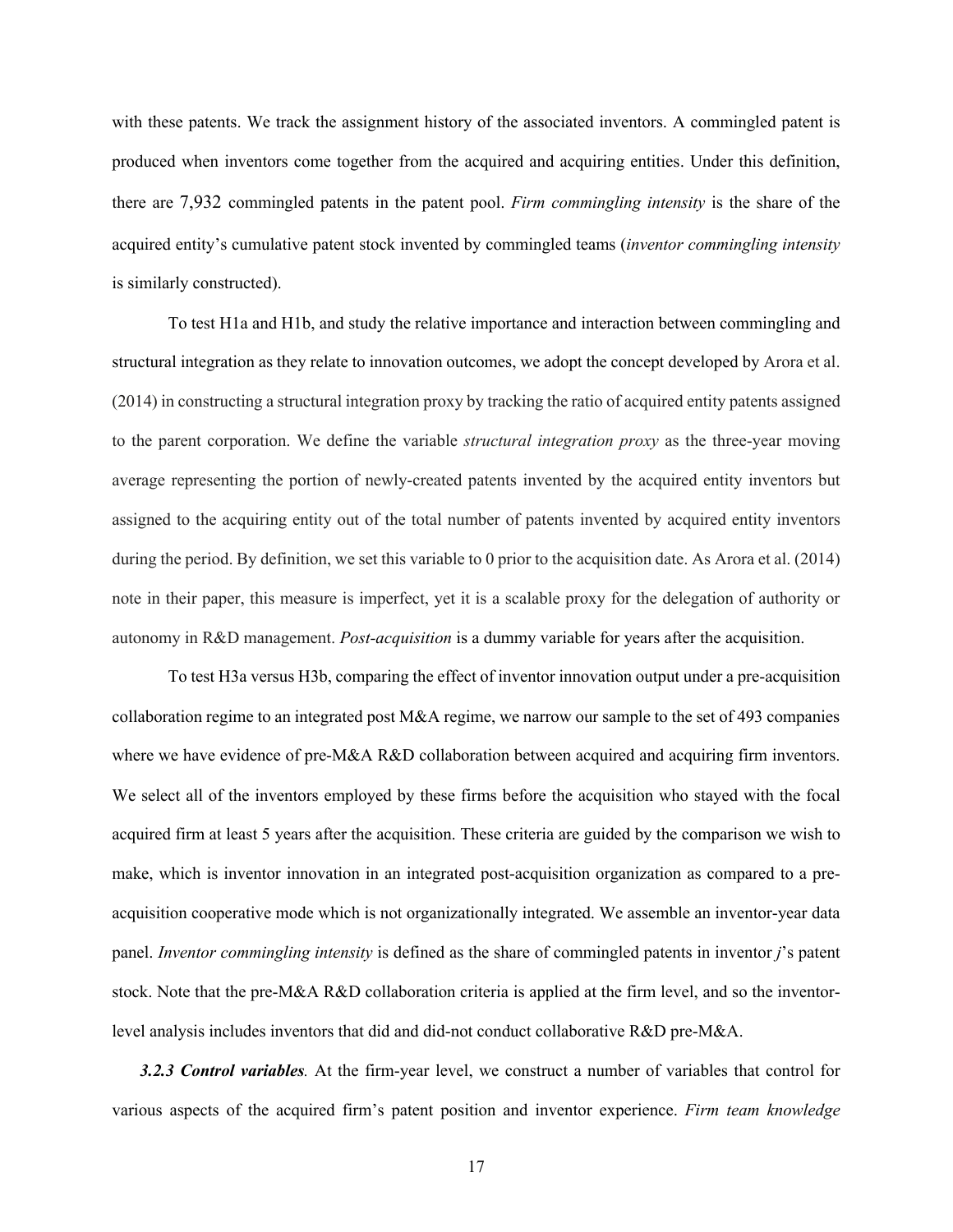*diversity* is the within-team knowledge diversity across all inventor teams which have patented for the focal firm before the focal year.<sup>10</sup> *Firm technology concentration* is a Herfindahl index of 3-digit (main) patent classes in the firm's patent stock up to year *t* (higher values indicate more concentration of patent classes). The variable, *firm inventors*, is a count of the number of distinct inventors at the firm in year *t*. The final three control variables in this series give firm cumulative averages of inventor innovation activity (*firm inventor avg cumulative patent counts*, *firm inventor average cumulative fcitation*, and *firm inventor avg cumulative patent classes*), somewhat akin to lagged outcome variable controls. Finally, two variables control for the acquired firm's investor base and external funding activity: *firm cumulative funding rounds* and *firm cumulative VC investors*, in each case, up to the focal year.

At the inventor-year level of analysis, aside from acquiree-inventor fixed effects, we construct a measure of *inventor-team knowledge diversity* defined as the average angular distance between the knowledge experience of the focal inventor and that of other inventors who have co-invented with her. We further control for *inventor co-located*, an indicator for whether the inventor's most recent residential address (as listed in PatentsView) is located within a 100km distance from the acquirer's R&D center (see the next section for method), as it represents an alternative means of unsticking tacit knowledge.

*3.2.4 Instrumental variable*. We construct R&D location innovation outcome variables akin to our three main outcome variables: *location patents stock*, *location forward citations stock*, and *location cumulative patent classes*. The endogenous variable in this set up is *R&D location commingling intensity*, which is analogous to the other commingling intensity variables, though the unit here is an R&D location. We exploit the introduction of direct flights between R&D locations and construct the instrumental variable *location connectedness* (defined as the number of acquirer's R&D locations which have direct flights to location *l* in year *t*) in the *post acquired* period. Finally, *location knowledge relatedness* is a control variable for the share of knowledge base overlap between the acquirer and location *l*, following Ahuja & Katila

 $10$  Within-team knowledge diversity is defined following Aggarwal, et al. (2020) and references therein, as the average of the angular distance between the knowledge experience of each pair of inventors on a team where experience is measured by patent class experience vectors.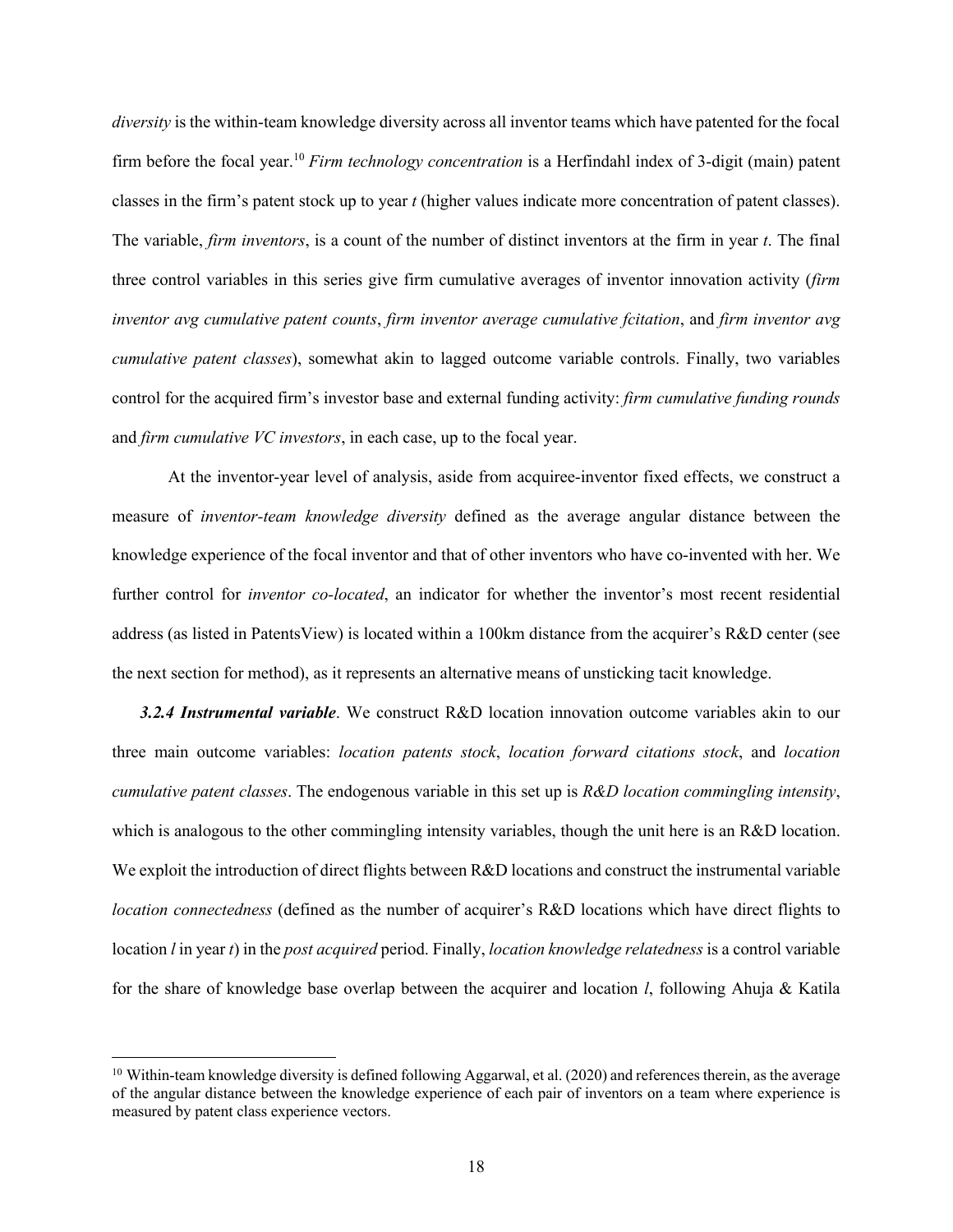(2001). We further construct our patent controls at the R&D location level, akin to the firm level controls discussed above but limited to the specific R&D location data (see Table 1).

We now provide details of constructing the instrumental variable. We first identify the R&D locations of the focal firms. We take advantage of inventor residential address information to examine the geographic location of their firm's R&D activities. For each focal firm we cluster these addresses at the patent level, aggregating to a circle with a radius of 50 kilometers (km). We then group these clusters based on their centers so that all circles for which the center can be placed within a circle with a radius of 50km will be considered part of the same R&D location. We define the center of each of these resulting clusters as an R&D location of the focal firm.<sup>11</sup> Through this process, we identify 7,499 R&D locations associated with the 717 focal acquired companies, spread across 69 countries as well as 20,231 R&D locations of 521 acquiring firms located in 114 countries. We use the Air Carrier Statistics database, also known as the T-100 data bank, from the US Bureau of Transportation Statistics to identify direct flights.12 For the 6,519,684 dyads of acquired-acquiring R&D locations, we identify all airports within 100 km to the center of each focal R&D location (which rests on an assumption of household commuting distance to the relevant airport). We aggregate the monthly data to the annual level and classify a location dyad as connected in a given year if there is at least one direct flight operating throughout the given year between the airports serving the focal R&D locations.

*3.3 Empirical specification*. We want to estimate the impact of commingling on post-acquisition organizational innovation performance of target companies. Our analysis is therefore at the firm-year level of analysis. Given the count nature of our outcome variables, our main specifications are fixed effects

 $11$  The median number of acquired firm R&D locations is one, however some acquired firms are large and distributed, resulting in an average of 10.4 R&D locations per acquired firm. Since some acquirers are very large, we keep the top 100 R&D locations for this group

 $12$  The database contains monthly reports from 1980 to 2018 for all flight routes of certified US air carriers which have at least one point of service in the US or its territories and has been used in the literature to construct direct flight instruments which address the endogenous choice of geographic location.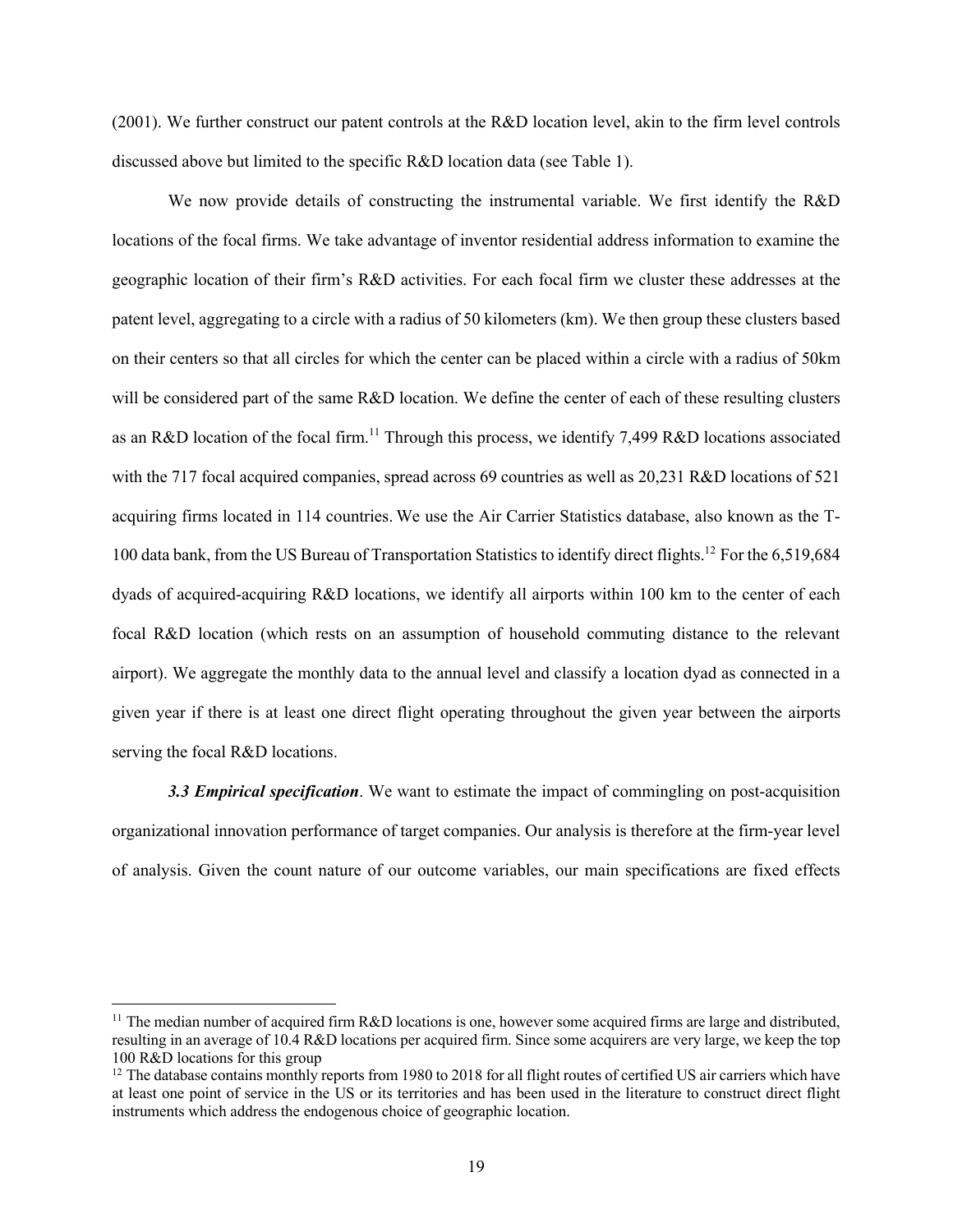conditional Poisson regressions (though the results are robust to OLS estimation as well).<sup>13</sup> We use a oneyear lag term of team commingling intensity in the regressions to account for temporal lags in production (our results are robust to longer time lags). To test the effects of structural integration we use our three-year moving average *structural integration proxy* which by construction results in a similar one period average lag to innovation production outcome variables. We include a host of controls for firm and inventor composition variables, as well as acquirer and target firm fixed effects. Since post-acquisition integration is not randomly determined, we interpret these results as correlational. Our controls also include a measure for inventor team diversity; this is intended to test whether commingling has an independent effect beyond increased team diversity. To assess the degree to which the results might be driven by selection (rather than treatment) effects, we exploit an exogenous shift of the costs of firm-level commingling. The introduction or removal of direct flights between the location of the acquiring and acquired firms is a decision outside of managerial control. In a two-stage least squares regression, we use direct flights between the location dyad, post-acquisition, to instrument for the potentially endogenous variable, *R&D location commingling intensity*.

To test H1a and H1b, we examine the coefficients of *commingling intensity* and the *structural integration proxy* as well as their interaction term. To test H2 we first estimate the positive correlation with a Poisson regression, utilizing our *commingling intensity* variable and its interaction with the *postacquisition* indicator as well as incorporating the *team knowledge diversity* control. We then provide evidence for causality with the instrumental variables analysis using two-stage least squares estimation.

We address the potential concern of post-M&A inventor selection (i.e., inventors or inventor teams that successfully collaborated pre-M&A are potentially more valuable to the post M&A entities and would have a higher representation in the post M&A cohort). We do so by re-running the above specifications

<sup>&</sup>lt;sup>13</sup> Overdispersion is a well-known issue with the Poisson model (the conditional mean in empirical data typically is smaller than the variance). To address concerns about overdispersion, we cluster and implement robust standard errors in the panel conditional Poisson model. We also re-estimate our models using a conditional fixed-effects negative binomial model instead, and we find consistent and statistically significant results to those reported where the negative binomial models converge.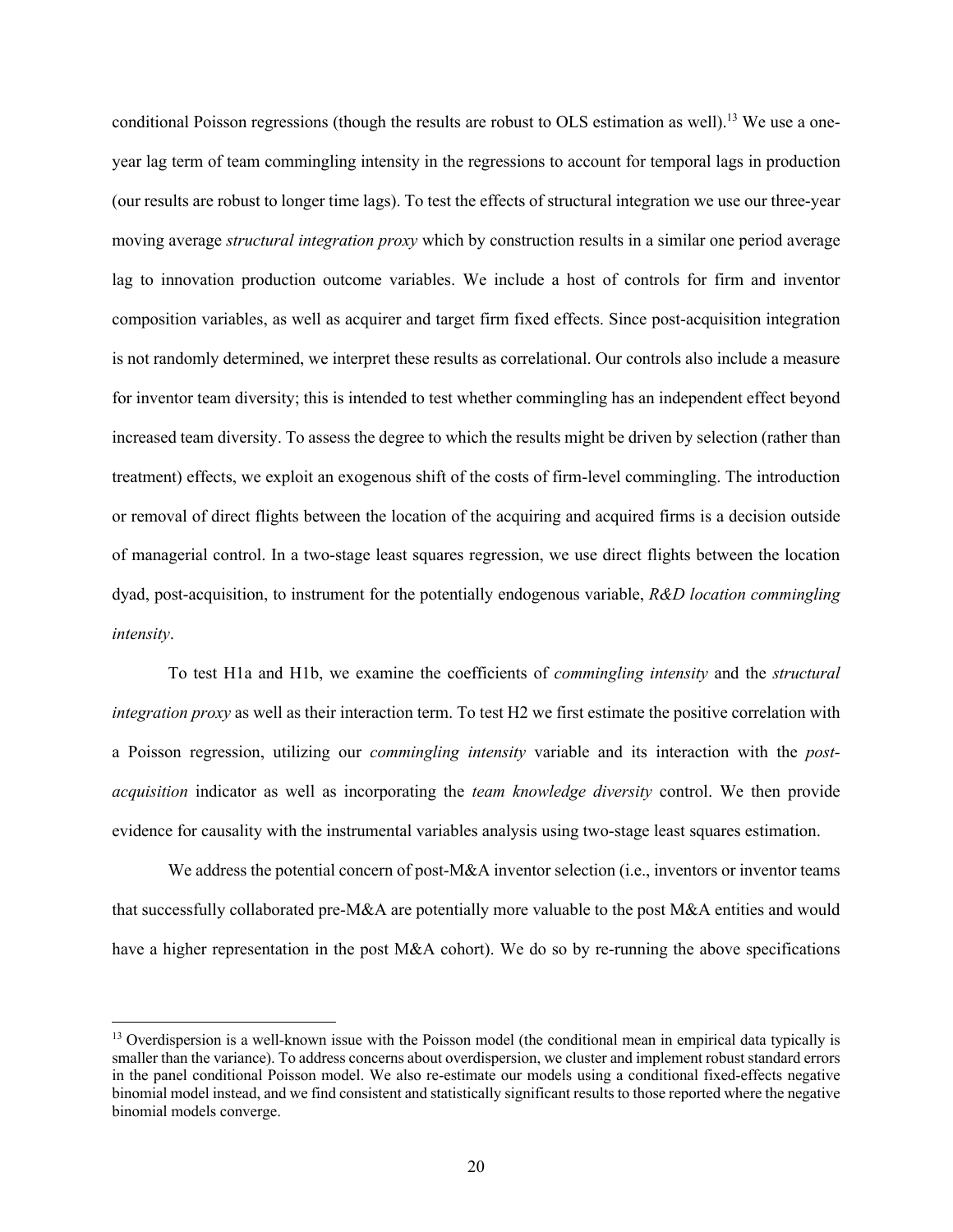limiting our data to acquired firms where R&D collaboration between acquired and acquiring entity inventors only started after the acquisition date. This analysis also allows us to verify the effect of post-M&A commingling without the potential persistence effect of pre-M&A R&D collaboration on post M&A innovation output.

To conduct our inventor-level organizational form tests (H3), we switch to the inventor-year level of analysis and confine the sample as previously mentioned. We examine the inventor-level analogs of the innovation-level outcomes, and use a similar approach, again in a Poisson regression framework given the count nature of the outcomes.

#### **4. Results**

Table 2 tests the relationship between firm-level inventor commingling and innovation outcomes. The unit of analysis is a firm-year. For each of our outcome variables, *firm patents stock*, *firm forward citations stock*, and *firm cumulative patent classes*, we present four regression results: the first three regressions use all target firms in the sample. The first specification includes just the key variables, the second incorporates the interaction variables and the third adds to the specification the set of firm-level control variables listed in Table 1. The final set omits from the sample target firms which exhibited patented collaboration with the acquiring firms prior to the acquisition.<sup>14</sup> Fixed effects for year, acquiree and acquirer are incorporated in all models. The estimation method is a conditional Poisson regression, since the outcomes are all non-negative counts (integers). The reported estimates are expressed as incident-rate ratios (IRR), which exponentiates the estimated coefficient, and so can be interpreted relative to the number 1.0. Values above 1.0 which are statistically significant (t-statistics are included in parentheses in the tables)

<sup>&</sup>lt;sup>14</sup> These tests are driven by the concern of potentially confounding effects of post-acquisition inventor selection. Inventors or inventor teams successfully collaborating pre-acquisition are potentially more valuable to the post acquisition entities and may have a higher representation in the post-acquisition cohort of inventors. To rule out this alternative explanation for our results, these specifications limit our sample to acquired-firms that did not collaborate with the acquirer before the acquisition date. This analysis also allows us to verify the effect of post-acquisition commingling without the potential persistence effect of pre-acquisition R&D collaboration intensity on postacquisition innovation.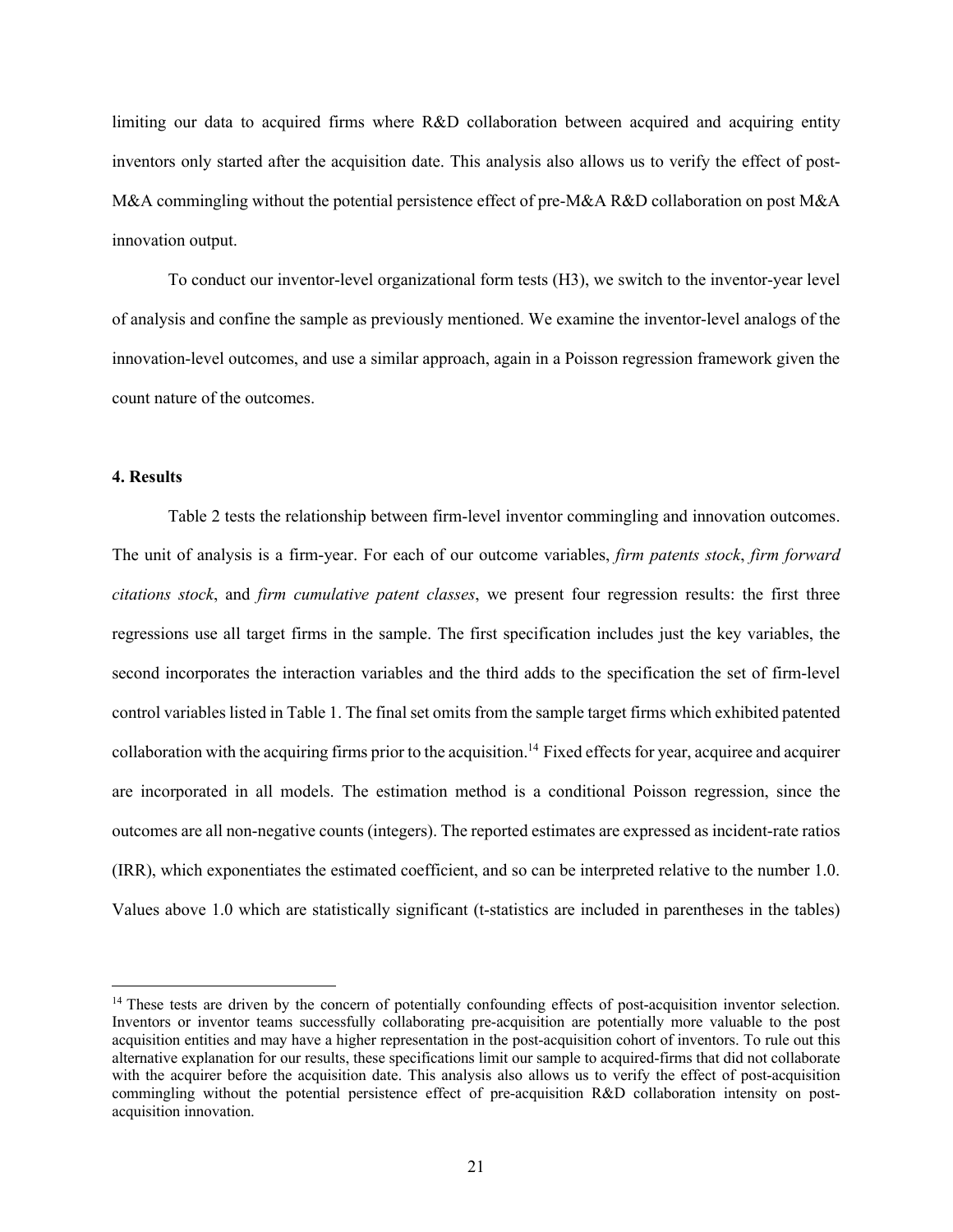correspond to positive effects, while values below 1.0 correspond to negative effects. The IRR helps interpret the economic significance of the estimates: a unit increase in an independent variable multiplies the dependent variable by the estimated coefficient. Because our key variable, *commingling intensity*, is expressed as a ratio but does not (in our data) span the entire distribution from zero to one, we express the economic effects throughout as the innovation effect of a standard deviation change in commingling intensity from the mean of the variable's distribution. We only report the estimates of the key variables throughout due to space constraints (all other coefficient estimates are available on request).

Our results indicate that inventor commingling increases innovation outcomes across all specifications, while structural integration reduces innovation outcomes. The only exception to the latter is an increase in *firm cumulative patent classes* for acquired firms that did not perform R&D collaboration with the acquirer prior to the acquisition. We further find that the effect of commingling is more pronounced for firms that do not structurally integrate as exhibited by the IRR of *firm commingling (t-1) \* structural integration proxy* which is significantly below 1.0 across specifications. These results provide significant support for H1a and H1b.

Across the specifications, *firm commingling intensity* is strongly positive, both in statistical and economic significance. This result is significant and distinct from the effect of *team knowledge diversity* which is included as a control in models (3), (6) and (9) through (12). To illustrate the economic significance, when all variables on the right-hand side are kept at their mean, and structural integration proxy equals 0, the predicted post acquisition patent stock =  $28.6$ , forward citation stock = 117.7, and cumulative patent classes  $= 4.3$ . For a standard deviation increase in firm commingling intensity after the acquisition, the corresponding increases for each of these innovation outcome variables are: 21.5%, 18.8%, and 4.5%, respectively. For acquired firms which are fully integrated, the corresponding increases drop to 16.4%, 12.5%, and 3.7% respectively, illustrating how the effect of post-acquisition commingling on innovation outcomes is more pronounced when the acquired firms are not structurally integrated with the acquirer.

## ---TABLES 2 & 3 AROUND HERE---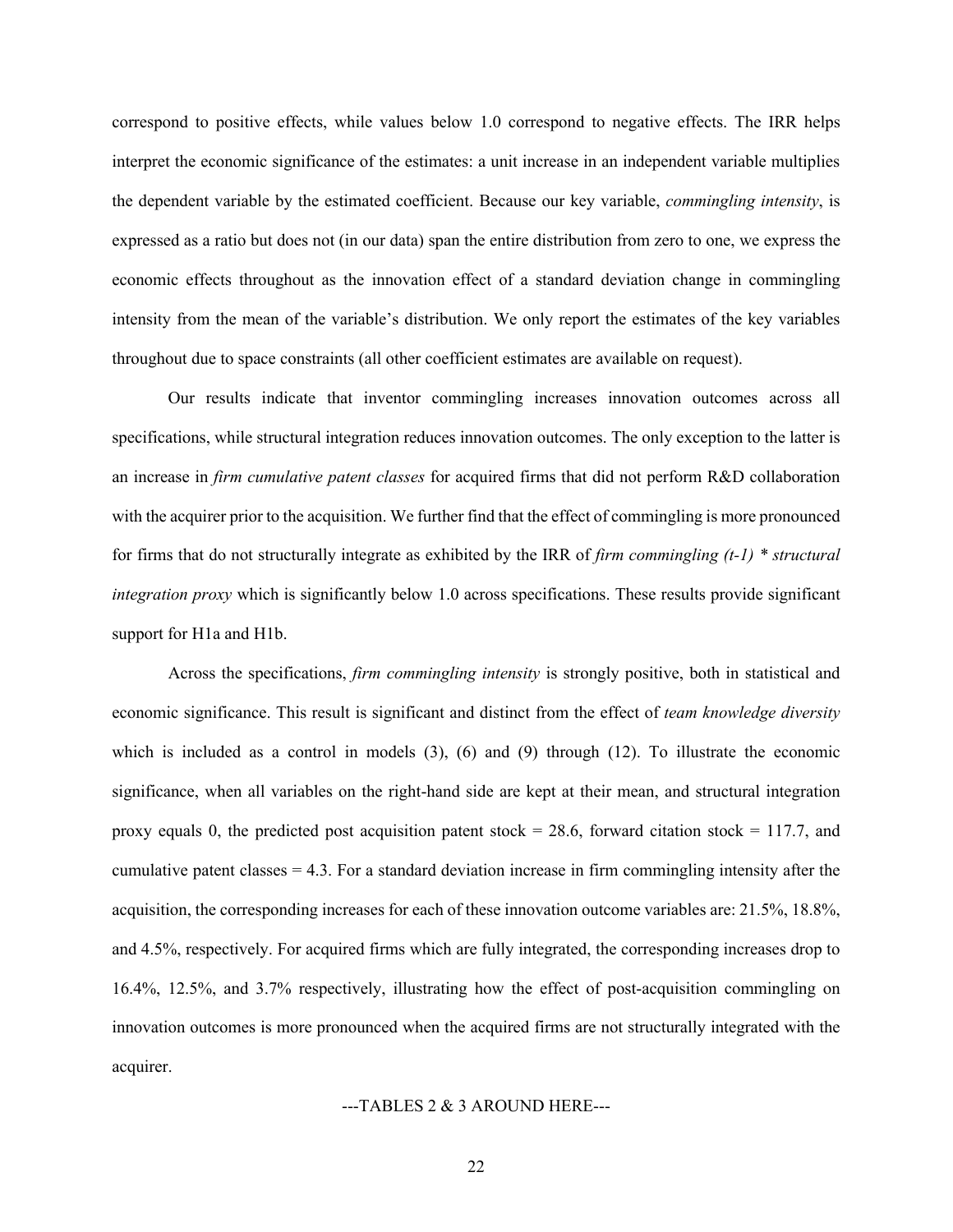We then move to Table 3, where we use an instrumental variables approach in recognition of the possible endogenous process of firm commingling associated with the results from Table 2. We focus on the introduction (or removal) of direct flight between the two firms as an exogenous shock (outside of managerial control) to the cost of R&D collaboration. Specifically, we use *location connectedness* \* *postacquisition* as an instrument for the endogenous commingling variable (*location commingling intensity*). In the first two columns, we show that there is a positive and significant relation between the instrumental and variable of interest. This is the first stage of the two stage least squares (2SLS) regression. In the following three columns, for each of the three firm-level innovation outcome variables, we report the results of the 2SLS estimation. The robust positive coefficient of the *location commingling intensity* in the 2SLS estimates suggests that the prior commingling intensity result is not entirely driven by commingling selection effects, but instead points to a commingling treatment effect on innovation. Together the results in Table 2 and Table 3 support H2.

We move to testing H3a/b, the opposing predictions that inventor commingling intensity postacquisition is associated with less or more innovation performance as compared to the effect of inventor commingling under a pre-acquisition organizational setup. In Table 4, not only do we shift the analysis to the inventor-year level, we match our sampling strategy to test the hypothesis. Specifically, inventors in our sample are those who stayed at the merged firm at least 5 years after the acquisition (following Kapoor & Lim, 2007) from firms which have co-invented patents with their acquirers before the acquisition (and so all of the inventors in the sample worked at firms with commingled patents). In this sample, we can compare inventor innovation profiles under a post-acquisition structure as compared to their own output under a pre-acquisition R&D-collaboration structure.

## ---TABLE 4 AROUND HERE---

Due to the count nature of the innovation outcomes, we return to Poisson estimation with a variety of fixed effects. All estimates are again expressed as IRRs, with values above (below) 1.0 corresponding to positive (negative) effects. Each specification in Table 4 contains acquiree-inventor fixed effects as well as year fixed effects. The odd columns omit the control variables, while the even specifications include them.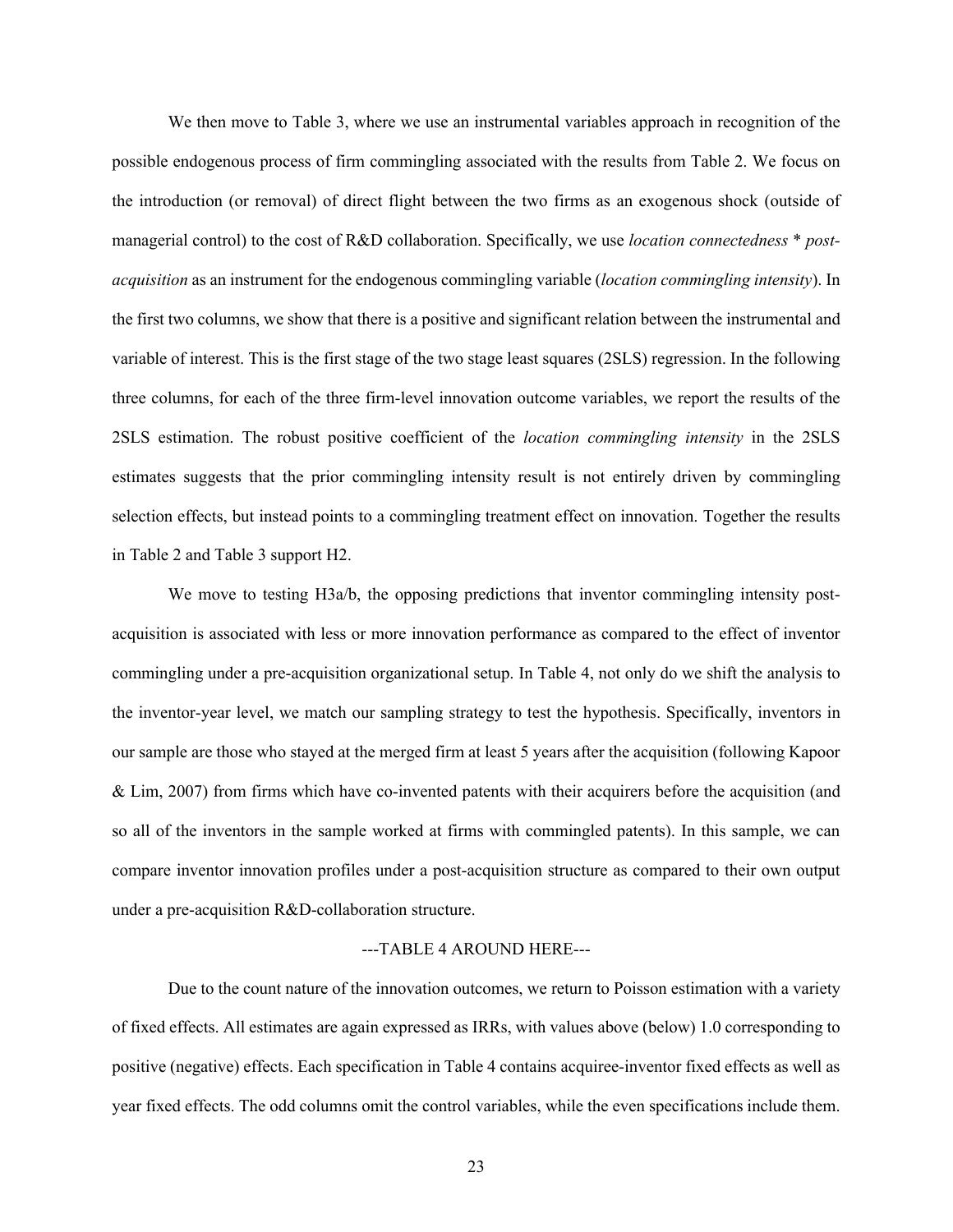The key variable of interest in the specification is *inventor commingling intensity (t-1) \* postacquisition*. This variable is strongly positive and significantly higher than  $1$  ( $p<0.01$  in all cases). To illustrate the economic significance, when all variables on the right-hand side are kept at their mean after the acquisition, the predicted patent stock  $= 6.0$ , forward citation stock  $= 35.7$ , and cumulative patent classes  $= 2.6$ . For a standard deviation increase in inventor R&D collaboration intensity before the acquisition, the corresponding increases for these variables are 5.8%, 3.8%, and 2.2%, respectively. For a standard deviation increase in inventor commingling intensity post-acquisition, the corresponding increases for these variables are: 7.9%, 5.3%, and 3.0%, respectively. These results confirm H3b (while rejecting H3a), indicating a significant positive effect of post-acquisition commingling on innovation outcomes which also manifests in the fact that the same inventors will be more innovative when commingling post-acquisition as compared to under a pre-acquisition R&D collaboration.

## **5. Discussion and Conclusion**

We introduce the concept of inventor commingling, where inventors from the acquired and acquiring entities collaborate on R&D as a means of improving post-acquisition innovation outcomes. Unlike structural integration, which has been characterized as disruptive in the literature (but necessary in certain instances to achieve task coordination), we show that team commingling increases patent output and scope. Team commingling provides an alternative organizational solution supporting an effective balance when considering independent innovation versus structural integration of the acquired entity. As such, commingling facilitates unsticking and recombining knowledge at both the individual and organizational levels (not just enhancing individual motivation). By exploiting events which exogenously change the ease or difficulty of commingling, we find support for causality running from commingling to innovation outcomes.

#### *5.1 Contributions to Research*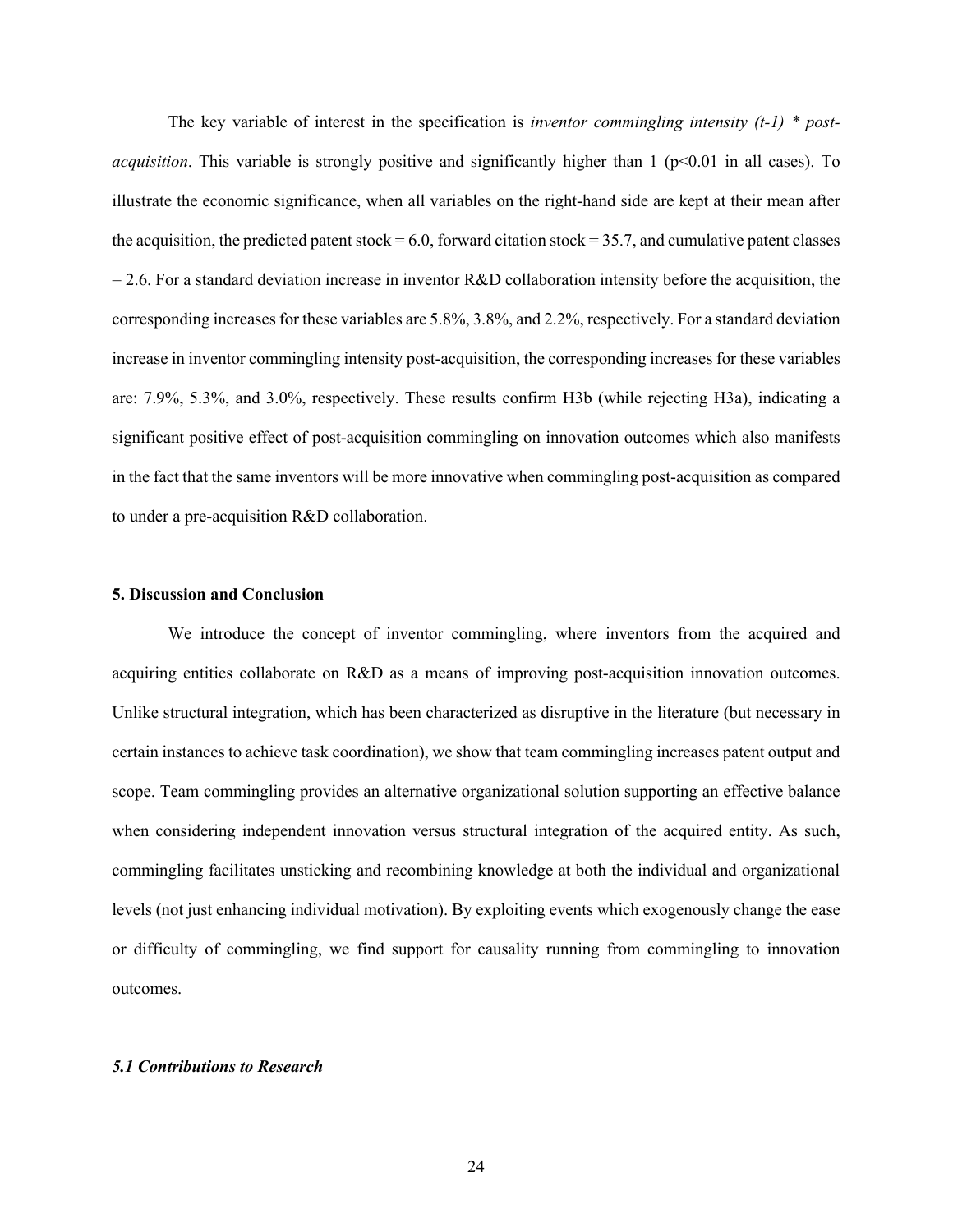We believe this research contribute to the post-acquisition integration literature by identifying a new mechanism of leveraging acquired knowledge and human capital. While the prior literature has focused on centralized organizational design, such as structural integration, we delve into the individual and R&D production team levels of analysis, and implications for firm-level innovation outcomes. We believe this focus on knowledge recombination at the inventor and production team level is novel to the post-acquisition integration literature (and is a separate construct from the typical R&D team composition one, e.g., Aggarwal, et al. (2020)).

While earlier organizational theorists such as Van de Ven et al. (1976) discussed the possibility of group governance as a contrast to typical vertical (hierarchical) relations, this level of decision making and alternatives to vertical governance has been much less discussed in the recent literature. Even more rare is across-level theorizing and analysis in this domain of organizational design, which is unfortunate given the very clear theory in the knowledge-based view of the firm (such as that contained within Kogut & Zander (1992)) as to the different loci of information and know-how contained at the individual, group, and organizational levels of analysis.

Our work suggests that individuals may be the agents of organizational routine "mutation" (to use a term from evolutionary theory) in that they may be the vehicles by which organizations gradually incorporate and recombine different organizational processes and routines, as well as individual know-how for innovation. At the production team level, an intriguing possibility based on the notion of group governance is horizontal governance and orchestration, even when mutual adjustment is necessary due to an interdependent task environment. Future research could delve into this phenomenon in greater depth, especially regarding boundary conditions as to *when* this design might be feasible. Finally, at the firm level, given the importance of managerial control as revealed in our analysis of innovation outcomes of the same inventors operating under the alliance versus merger structures, we infer that the knowledge-based view may be enhanced by incorporating notions of hierarchical (vertical) control. Our hope is that this work contributes to restarting discussion in this literature regarding how these levels of analyses intersect and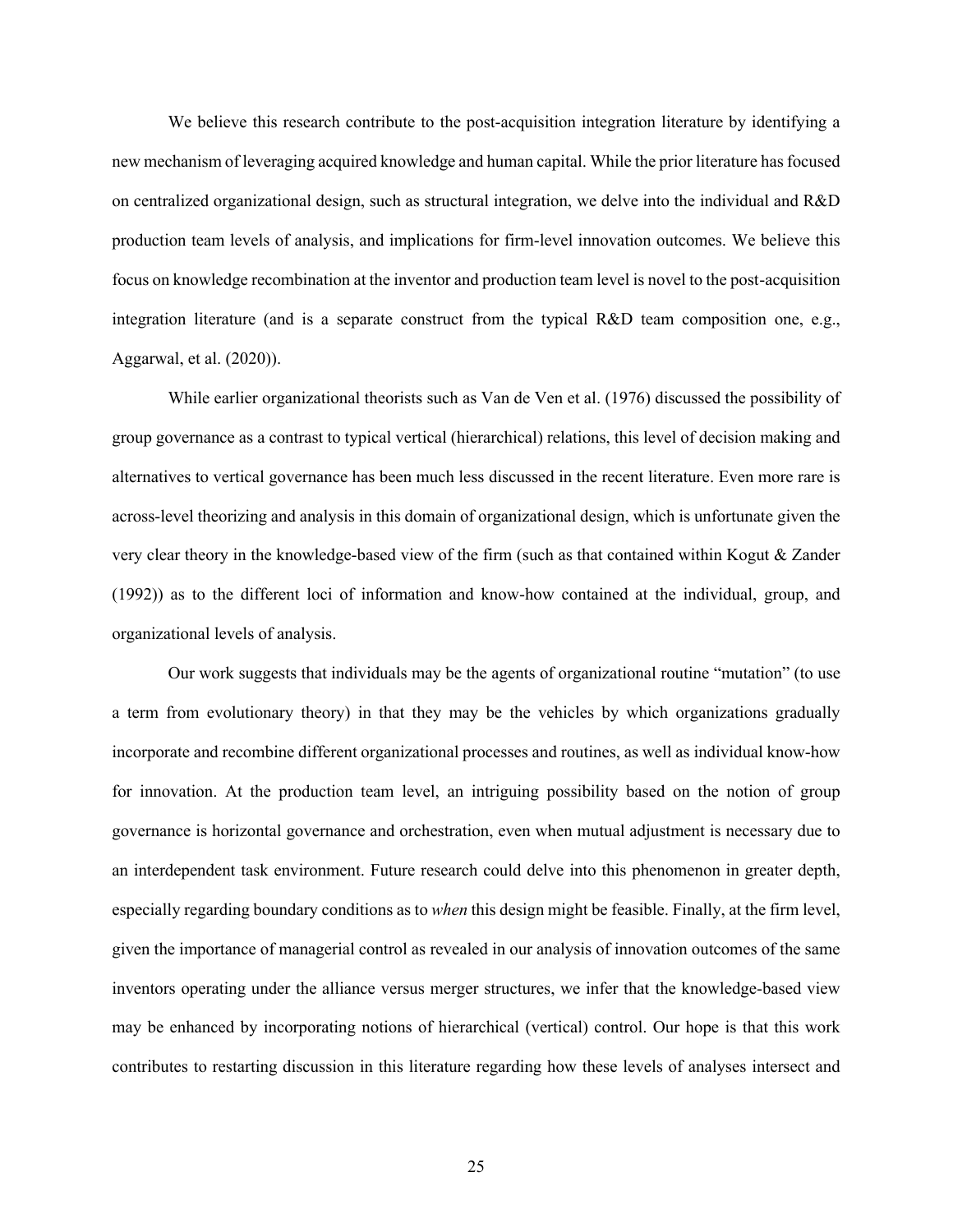may influence each other in the context of organizational design for innovation, especially in the case of post-acquisition organization.

Several of the seminal contributions which have been so instrumental to shaping the organizational design literature originated in the context of large, complex organizations in the economy. The locus of innovative effort since that time has shifted away from such complex organizations, however (Arora, et al. 2018), and into the domain of universities and emerging enterprises. In the modern age, through markets for technology, including through the acquisition channel, established firms access startup technology as well as "acqui-hires" and their associated know-how. While the challenge of coordination is still present in such contexts, we argue that unsticking knowledge via inventor collaboration across organizational boundaries which are under common ownership as manifested in post-acquisition commingling carries novel implications.

As a further contrast to the evolving business environment context, the economy at the genesis of the organizational design literature was dominated by manufacturing and production/operations, and the concept of a lengthy (perhaps cradle to grave) career at a large industry incumbent was not unusual. In the digital age, with a knowledge-intensive service economy driving economic growth, and with more "jobhopping" behavior, the possible importance of individuals as the means of storing and transmitting organizational routines is intriguing. Just as the literature on spinoffs asks what knowledge and resources founders bring to their new venture, the possibility of mobile (rank and file) individuals bringing organizational knowledge across contexts, as has been suggested in the employee mobility literature, represents a potentially important mechanism of diffusing and recombining organizational processes.

## *5.2 Limitations and Future Directions*

We would also like to call attention to a number of limitations and interpretational issues with the study. While our instrumental variable analysis provides support for causation from commingling to innovation outputs, we do not address the endogenous nature of acquisition selection itself. To understand possible selection effects or boundary conditions, future research would ideally draw from a broader sample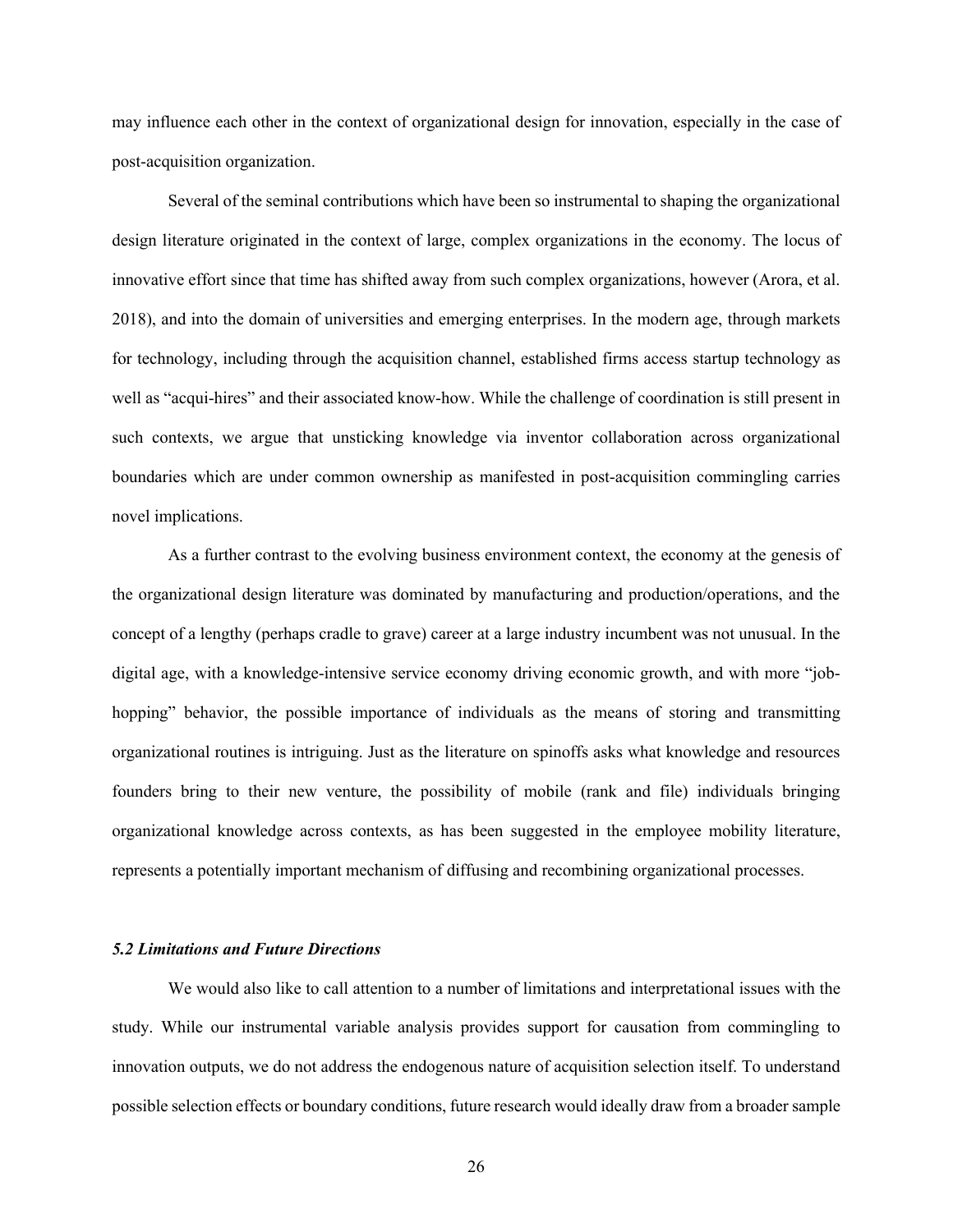to better understand the role of commingling. Doing so may entail matching individuals and firms on observables to build counterfactual samples for comparison. Another inherent limitation stems from the fact that we take as given post-acquisition inventor mobility (or lack thereof). However, the process governing this choice is likely intentional and selected (from both the inventor and acquirer sides). Among the stayers, organizations may target certain individuals for commingling in ways which are unobserved and unmeasured (a concern which motivated our robustness checks in the empirical analyses). More generally, commingled teams may result from serendipity, managerially-placed organizational design choices (some of which have been discussed in the literature), or even to a degree, self-assembled teams.

As a consequence, future research in this domain would ideally improve our understanding of the antecedents of inventor commingling. Such an examination would necessarily specify the level of analysis of decision-making, choices, and actions, as well as the relevant parties involved. While designing a study spanning conceptual and empirical components would not necessarily be easy, doing so would also help build a bridge between the two main branches of the technology acquisition literature: partner selection versus post acquisition integration studies. A second potential avenue for future work would deepen our understanding of governing inter-organizational collaboration within the context of the knowledge-based view of the firm. By comparing the same individual operating under two alternative organizing regimes (pre-acquisition alliance versus post-acquisition), we found that accessing, unsticking and recombining organizational and individual knowledge may be necessary but not sufficient for inducing the highest level of innovation outcomes. The control and authority piece would seem to go hand-in-hand with the knowledge piece. Going forward, however, there is active debate in the literature about the extent to which organizations could be governed via decentralized means, including the blockchain and using cryptographybased tokens (e.g., Lumineau et al., 2021).

Our hope is that the concepts developed and results reported here will open new avenues for subsequent work on post-acquisition technology integration which is not confined to the autonomyintegration tradeoff, and which take the changing context of innovative industrial activity more into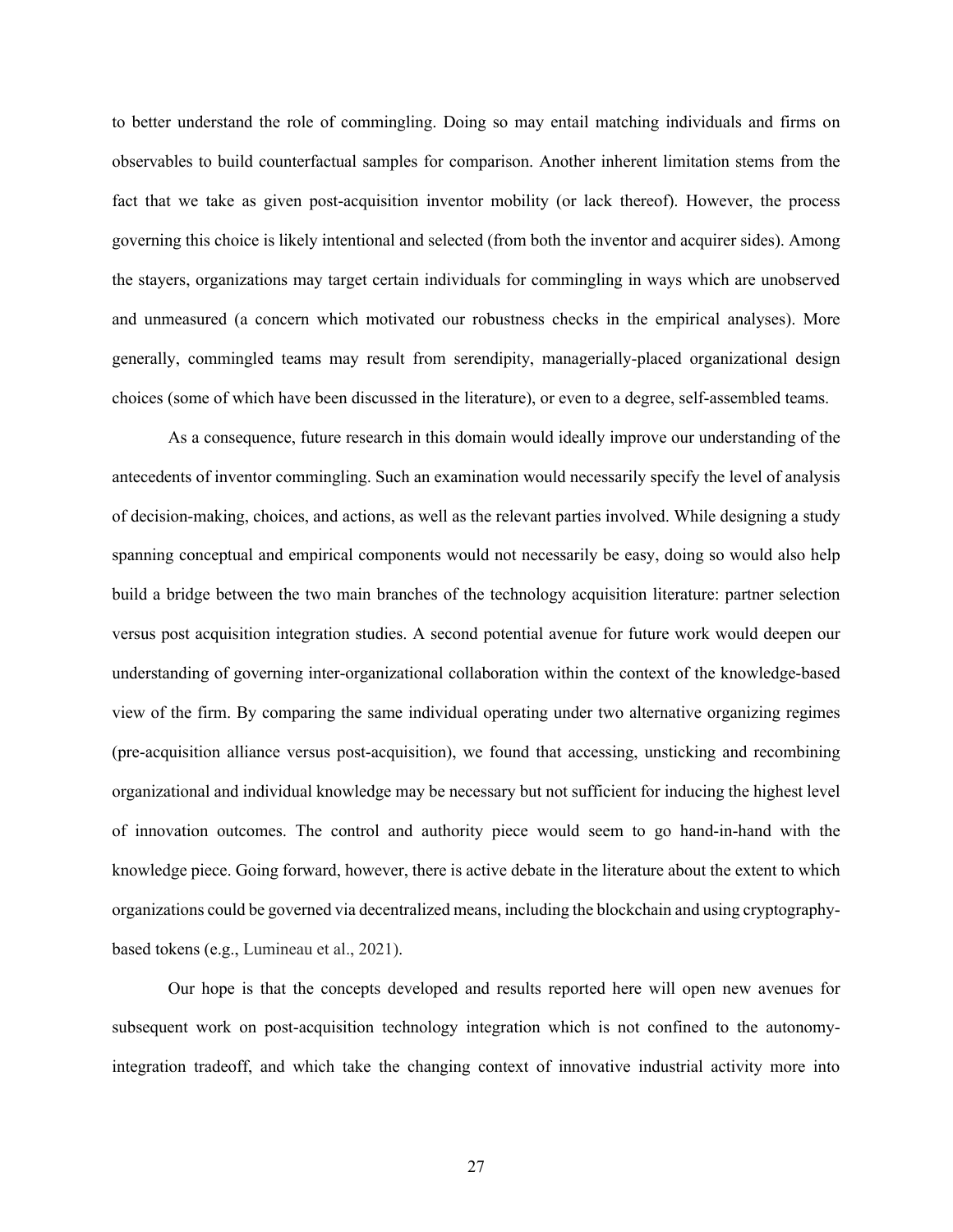consideration. By doing so, we hope that we develop a more complete picture of the managerial levers to pull to induce superior R&D and innovation outcomes.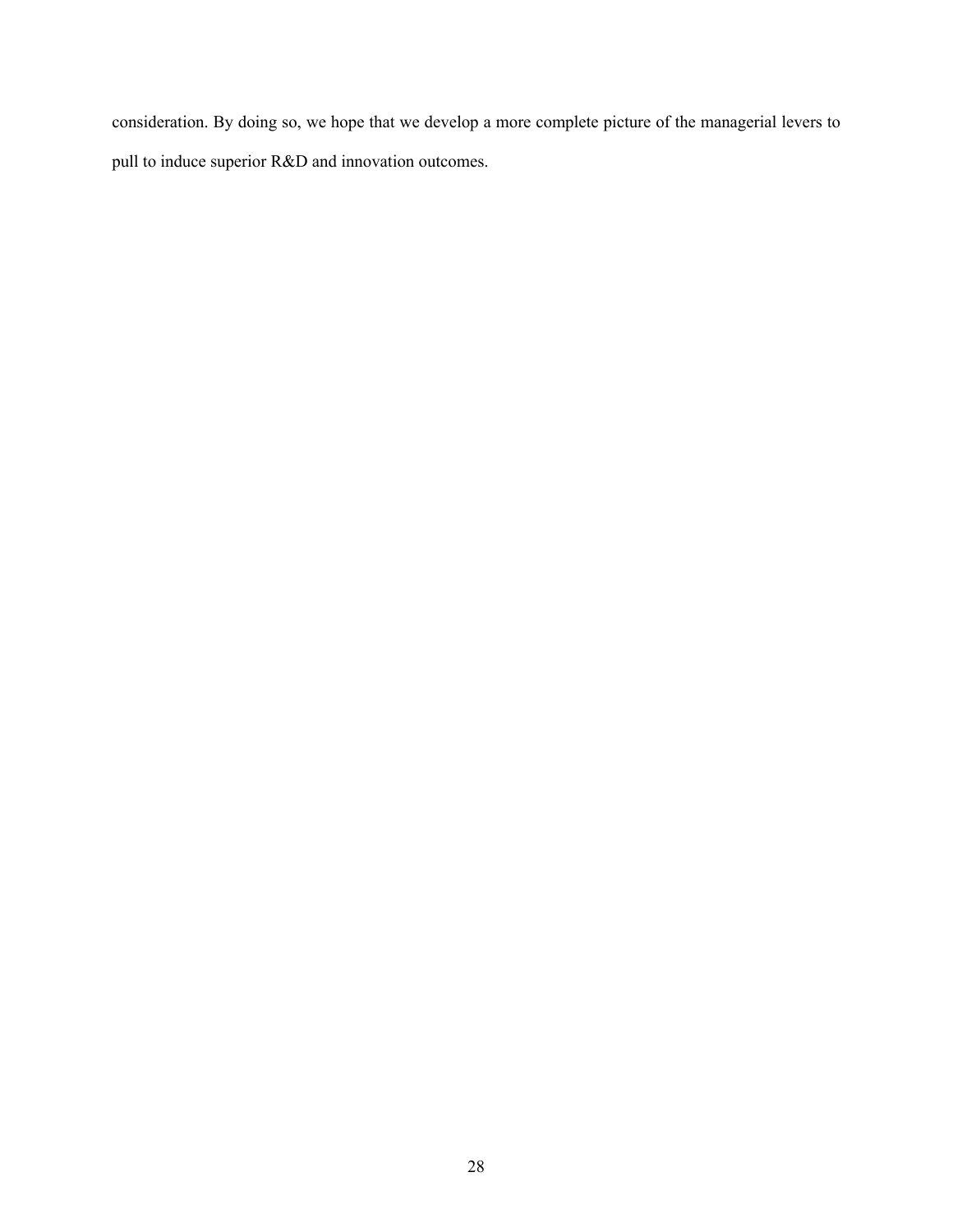## **References**

- Aggarwal, V. A., Hsu, D. H. 2014. Entrepreneurial exits and innovation. *Management Science* **60**(4): 867- 887.
- Aggarwal, V. A., Hsu, D. H., Wu A. 2020. Organizing knowledge production teams within firms for innovation. *Strategy Science* **5**(1): 1-16.
- Ahuja, G., and Katila, R. 2001. Technological acquisitions and the innovation performance of acquiring firms: A longitudinal study. *Strategic Management Journal*, 22(3): 197-220.
- Arora, A., Belenzon, S., and Patacconi, A. 2018. The decline of science in corporate R&D. *Strategic Management Journal*, 39(1), 3-32.
- Arora, A., Belenzon, S., and Rios, L. 2014. Make, buy, organize: the interplay between research, external knowledge, and firm structure. *Strategic Management Journal* **35**: 317-337.
- Chatterji, A., and Patro, A. 2014. Dynamic capabilities and managing human capital. *Academy of Management Perspectives*, 28(4), 395-408.
- Christensen, C. M. (2013). *The innovator's dilemma: when new technologies cause great firms to fail*. Harvard Business Review Press.
- Cohen, W., Levinthal, D. 1990. Absorptive capacity: A new perspective on learning and innovation. *Administrative Science Quarterly* **35**(1): 128-152.
- Cloodt, M., Hagedoorn, J., Van Kranenburg, H. 2006. Mergers and acquisitions: Their effect on the innovative performance of companies in high-tech industries. *Research Policy* **35**(5): 642-654.
- Dyer, J. H., Kale, P., and Singh, H. 2004. When to ally & when to acquire. *Harvard Business Review* July-August.
- Ernst, H., and Vitt, J. 2000. The influence of corporate acquisitions on the behavior of key inventors. *R&D Management*, **30**(2): 105-119.
- Fleming, L. (2001). Recombinant uncertainty in technological search. *Management Science*, 47(1), 117- 132.

Galbraith, J. 1973. Designing complex organizations. *Reading, Mass*.

- Grant, R.M. 1996. Toward a knowledge-based theory of the firm. *Strategic Management Journal* **17**(S2): 109-122.
- Graebner, M. E. 2004. Momentum and serendipity: How acquired leaders create value in the integration of technology firms. *Strategic Management Journal*, **25**(8‐9), 751-777.
- Haspeslagh, P.C., and Jemison, D.B. 1991. *Managing acquisitions: Creating value through corporate renewal*. (Vol. 416). New York: Free Press.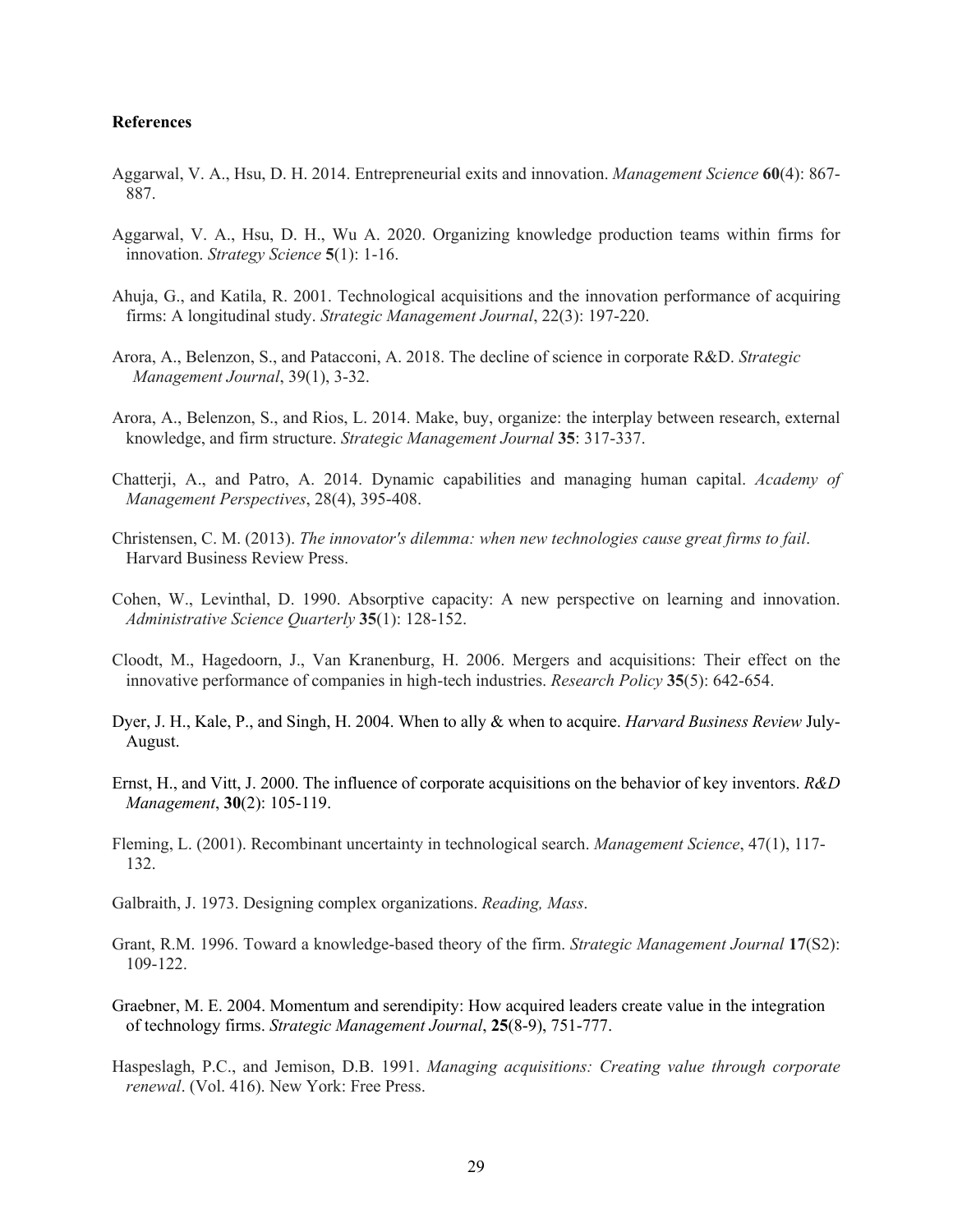- Hitt, M. A., Hoskisson, R. E., and Ireland, R. D. 1990. Mergers and acquisitions and managerial commitment to innovation in M-form firms. *Strategic Management Journal* **11**(4): 29-47.
- Hoisl, K., Gruber, M., and Conti, A. 2017. R&D team diversity and performance in hypercompetitive environments. *Strategic Management Journal* **38**: 1455-77.
- Hsu, D. H., Roberts, E. B., and Eesley, C. E. 2007. Entrepreneurs from technology-based universities: Evidence from MIT. *Research Policy*, **36**(5): 768-788.
- Hutchins, E. 1991. Organizing work by adaptation. *Organization Science*, **2**(1), pp.14-39.
- Kale, P., and Puranam, P. 2004. Choosing equity stakes in technology-sourcing relationships: An integrative framework. *California Management Review*, **46**(3), 77-99.
- Kapoor, R., and Lim, K. 20 07. The impact of acquisitions on the productivity of inventors at semiconductor firms: A synthesis of knowledge-based and incentive-based perspectives. *Academy of Management Journal* **50**(5): 1133-1155.
- Kogut, B., and Zander, U. 1992. Knowledge of the firm, combinative capabilities, and the replication of technology. *Organization Science* **3**(3): 383-397.
- Lawrence, P. R., and Lorsch, J.W. 1967. Differentiation and integration in complex organizations. *Administrative Science Quarterly*, 1-47.
- Lumineau, F., Wang, W., and Schilke, O. 2021. Blockchain governance—A new way of organizing collaborations? *Organization Science*, **32**(2): 500-521.
- Marx, M., Gans, J. S., and Hsu, D. H. 2014. Dynamic commercialization strategies for disruptive technologies: Evidence from the speech recognition industry. *Management Science*, **60**(12): 3103-3123.
- Nelson, R.R. and Winter S.G. 1982. *An evolutionary theory of economic change*. Harvard University Press.
- National Venture Capital Association. 2021. "NVCA 2021 Yearbook." *NVCA.* https://nvca.org/wpcontent/uploads/2021/08/NVCA-2021-Yearbook.pdf. (accessed November 14, 2021).
- Olsen, K. H. 1983. *Digital Equipment Corporation: The First Twenty-five Years* (No. 1179)*.* Newcomen Society in North America.
- Paruchuri, S., Nerkar, A., and Hambrick, D.C. 2006. Acquisition integration and productivity losses in the technical core: disruption of inventors in acquired companies, *Organization Science*, **17**(5): 545-562.
- Puranam, P., and Srikanth, K. 2007. What they know vs. what they do: How acquirers leverage technology acquisitions. *Strategic Management Journal*, **28**(8): 805-825.
- Puranam, P., Singh, H., and Chaudhuri, S. 2009. Integrating acquired capabilities: When structural integration is (un) necessary. *Organization Science*, **20**(2): 313-328.
- Puranam, P., Singh, H. and Zollo, M., 2003. A bird in the hand or two in the bush?: Integration trade-offs in technology-grafting acquisitions. *European Management Journal*, 21(2):179-184.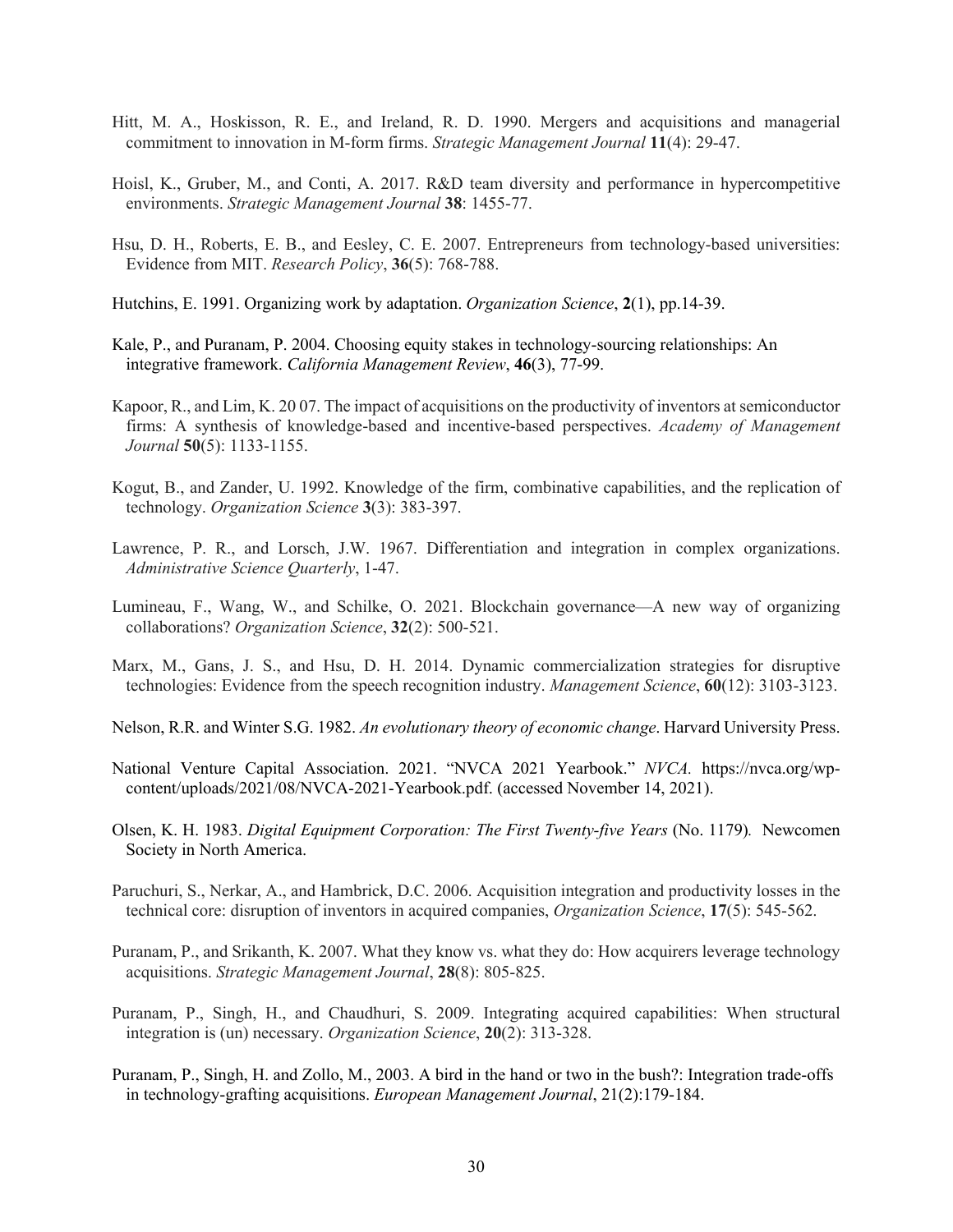- Puranam, P., Singh, H., and Zollo, M. 2006. Organizing for innovation: Managing the coordinationautonomy dilemma in technology acquisitions. *Academy of Management Journal*, **49**(2): 263-280.
- Ranft, A. L., and Lord, M. D. 2002. Acquiring new technologies and capabilities: A grounded model of acquisition implementation. *Organization Science*, **13**(4): 420-441.
- Robinson D. T., and Stuart T. E. 2007. Financial contracting in biotech strategic alliances. *Journal of Law and Economics*, **50**(3): 559–596.
- Raveendran, M., Silvestri, L., and Gulati, R. 2020. The role of interdependence in the micro-foundations of organization design: task, goal, and knowledge interdependence. *Academy of Management Annals*, **14**(2): 828-868.
- Rosenkopf, L., and Almeida, P. 2003. Overcoming local search through alliances and mobility. *Management Science*, **49**(6): 751-766.
- Ryall, M. D., and Sampson, R. C. 2009. Formal contracts in the presence of relational enforcement mechanisms: Evidence from technology development projects. *Management Science*, **55**(6):906-25.
- Stuart, T. E., and Sorenson, O. 2003. Liquidity events and the geographic distribution of entrepreneurial activity. *Administrative Science Quarterly*, 48(2), 175-201.
- Szulanski, G. 1996. Exploring internal stickiness: impediments to the transfer of best practice within the firm. *Strategic Management Journal*, **17**(S2): 27-43.
- Teece, D. J. 1977. Technology transfer by multinational firms: The resource cost of transferring technological know-how. *The Economic Journal*, **87**(346): 242-61.
- Thompson, J. D. 1967. *Organizations in action: Social science bases of administrative theory*. New York: McGraw-Hill.
- Van de Ven, A. H., Delbecq, A. L., and Koenig Jr, R. 1976. Determinants of coordination modes within organizations. *American Sociological Review*, 322-338.
- von Hippel, E. 1994. 'Sticky information' and the locus of problem solving: Implications for innovation. *Management Science*, **40**(4): 429-39.
- Zaheer, A., Hernandez, E., Banerjee, S., 2010. Prior alliances with targets and acquisition performance in knowledge-intensive industry. *Organization Science*, **21**(5): 1072-91.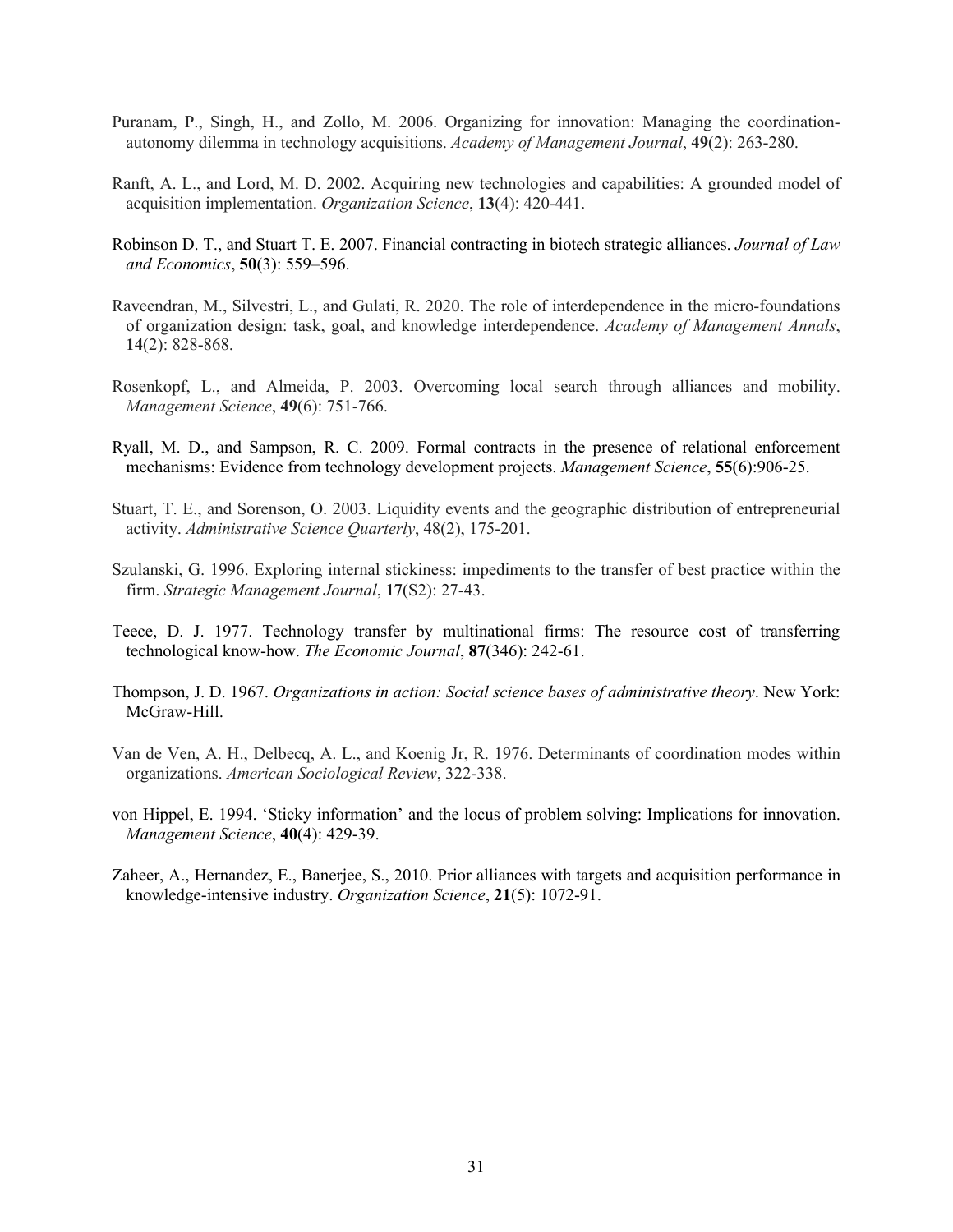## **TABLE 1**. Focal variable definitions and summary statistics

| Firm-year level of analysis                    |                                                                                                                                                                                                                                                                                                                                                                                    |        |           |  |  |  |  |  |  |
|------------------------------------------------|------------------------------------------------------------------------------------------------------------------------------------------------------------------------------------------------------------------------------------------------------------------------------------------------------------------------------------------------------------------------------------|--------|-----------|--|--|--|--|--|--|
| Variable                                       | <b>Definition</b>                                                                                                                                                                                                                                                                                                                                                                  | Mean   | <b>SD</b> |  |  |  |  |  |  |
| Firm patents stock                             | Stock of patents of target firm $i$ in year $t$ . A patent filed before year $t$ will be included in firm $i$ 's patent<br>stock if (i) the patent was directly assigned to firm $i$ , or (ii) the patent was filed after the acquisition,<br>assigned to the acquirer, and had at least one inventor from firm $i$                                                                | 32.44  | 393.10    |  |  |  |  |  |  |
| Firm forward citations stock                   | Forward citations to firm <i>i</i> 's stock of patents within 4 years since patent grant                                                                                                                                                                                                                                                                                           | 99.95  | 1315.10   |  |  |  |  |  |  |
| Firm cumulative patent classes                 | Number of distinct 3-digit (main) technology classes for firm i's patent stock                                                                                                                                                                                                                                                                                                     | 4.22   | 6.76      |  |  |  |  |  |  |
| Firm commingling intensity                     | Share of patents in firm i's patent stock which were co-invented by inventors of firm i and inventors<br>from the acquirer.                                                                                                                                                                                                                                                        | 0.0132 | 0.0756    |  |  |  |  |  |  |
| Post-acquisition                               | Dummy=1 if $t$ >= acquired year                                                                                                                                                                                                                                                                                                                                                    | 0.29   | 0.45      |  |  |  |  |  |  |
| Firm team knowledge diversity                  | Average within-team knowledge diversity across all inventor teams which have patented for firm i<br>before year t. Within-team knowledge diversity is defined following Jaffe's (1986) similarity measure<br>and Aggarwal, Hsu, and Wu (2020).                                                                                                                                     | 0.18   | 0.17      |  |  |  |  |  |  |
| Structural integration proxy                   | The three-year moving average of the portion of new created patents that are invented by acquired<br>inventors but assigned to the acquirer out of the total number of acquired entity patents. Set to 0 for pre-<br>acquisition periods.                                                                                                                                          | 0.051  | 0.21      |  |  |  |  |  |  |
| Firm cumulative funding rounds                 | Cumulative number of funding rounds the firm has received up to year $t$                                                                                                                                                                                                                                                                                                           | 0.44   | 1.15      |  |  |  |  |  |  |
| Firm cumulative VC investors                   | Cumulative number of venture capitalists who have invested in the firm up to year $t$                                                                                                                                                                                                                                                                                              | 0.44   | 1.30      |  |  |  |  |  |  |
| Firm technology concentration                  | Herfindahl index of firm i's patent distribution among 3-digit (main) patent technology classes<br>Firm technology concentration $_{it}$ =<br>$\sum_{s=1}^{N} (\% of paths in tech.class s in firm i's current patent stock)^2$                                                                                                                                                    | 0.45   | 0.34      |  |  |  |  |  |  |
| Firm inventors                                 | Number of inventors working for firm $i$ in year $t$                                                                                                                                                                                                                                                                                                                               | 17.54  | 129.80    |  |  |  |  |  |  |
| Firm inventor avg cumulative<br>patent counts  | Average patenting experience (cumulative patent counts) among firm <i>i</i> 's inventors                                                                                                                                                                                                                                                                                           | 5.37   | 6.26      |  |  |  |  |  |  |
| Firm inventor avg cumulative<br>fcitation      | Average patenting experience (cumulative patent counts weighted by forward citation) among firm i's<br>inventors                                                                                                                                                                                                                                                                   | 33.53  | 69.15     |  |  |  |  |  |  |
| Firm inventor avg cumulative<br>patent classes | Average patenting experience (cumulative patent class counts) among firm <i>i</i> 's inventors                                                                                                                                                                                                                                                                                     | 2.76   | 1.71      |  |  |  |  |  |  |
|                                                | Inventor-year level of analysis                                                                                                                                                                                                                                                                                                                                                    |        |           |  |  |  |  |  |  |
| Inventor patents stock                         | Inventor $j$ 's patent stock in year $t$                                                                                                                                                                                                                                                                                                                                           | 5.74   | 12.22     |  |  |  |  |  |  |
| Inventor forward citations stock               | Forward citations to inventor $j$ 's patents stock within 4 years since patent grant(s)                                                                                                                                                                                                                                                                                            | 30.04  | 112.10    |  |  |  |  |  |  |
| Inventor cumulative patent classes             | Number of distinct 3-digit (main) technology classes to inventor $j$ 's patent stock in year $t$                                                                                                                                                                                                                                                                                   | 2.63   | 2.23      |  |  |  |  |  |  |
| Inventor commingling intensity                 | Share of commingled patents in inventor $j$ 's patent stock in year $t$                                                                                                                                                                                                                                                                                                            | 0.022  | 0.13      |  |  |  |  |  |  |
| Inventor avg patent complexity                 | Average complexity measure over the inventors' current patent pool. Patent complexity is defined<br>following Fleming & Sorenson (2001).                                                                                                                                                                                                                                           | 515.80 | 408.00    |  |  |  |  |  |  |
| Inventor team knowledge diversity              | The average angular distance between the knowledge experience of the focal inventor and that of other<br>inventors who have co-invented with her                                                                                                                                                                                                                                   | 0.22   | 0.20      |  |  |  |  |  |  |
| Inventor co-located                            | Dummy=1 if the inventor's current address (registered on the most recent patent document) is located<br>within 100km of the acquirer's R&D center                                                                                                                                                                                                                                  | 0.24   | 0.42      |  |  |  |  |  |  |
| R&D location-year level of analysis            |                                                                                                                                                                                                                                                                                                                                                                                    |        |           |  |  |  |  |  |  |
| Location patents stock                         | An R&D location is defined as a 100km-radius cluster of inventors (addresses) who worked for firm $i$<br>before the deal. Inventor <i>j</i> works in location <i>l</i> if her residential address locates in this 100km-radius<br>cluster. Location l's patent stock is the pool of patents which are invented by inventors working in<br>location $l$ and filed before year $t$ . | 17.25  | 111.30    |  |  |  |  |  |  |
| Location forward citations stock               | Forward citations to location l's patent stock within 4 years since patent grant(s)                                                                                                                                                                                                                                                                                                | 56.72  | 458.40    |  |  |  |  |  |  |
| Location cumulative patent classes             | Number of distinct 3-digit (main) technology classes for location l's patent stock                                                                                                                                                                                                                                                                                                 | 3.94   | 4.70      |  |  |  |  |  |  |
| Location commingling intensity                 | Share of patents in location l's patent stock which were co-invented by inventors working in location l<br>and inventors from the acquirer                                                                                                                                                                                                                                         | 0.038  | 0.16      |  |  |  |  |  |  |
| Location team knowledge diversity              | Average within-team knowledge diversity across all teams associated with the location l's current patent<br>stock.                                                                                                                                                                                                                                                                 | 0.23   | 0.17      |  |  |  |  |  |  |
| Location connectedness                         | Number of acquirer's $\overline{R\&D}$ locations which have direct flights to location l in year t.                                                                                                                                                                                                                                                                                | 18.99  | 19.96     |  |  |  |  |  |  |
| Location knowledge relatedness                 | $Relatedness = overlapped-knowledge-base / total knowledge-base of acquired R&D location$<br>Knowledge base is defined following Ahuja & Katila (2001).                                                                                                                                                                                                                            | 0.13   | 0.29      |  |  |  |  |  |  |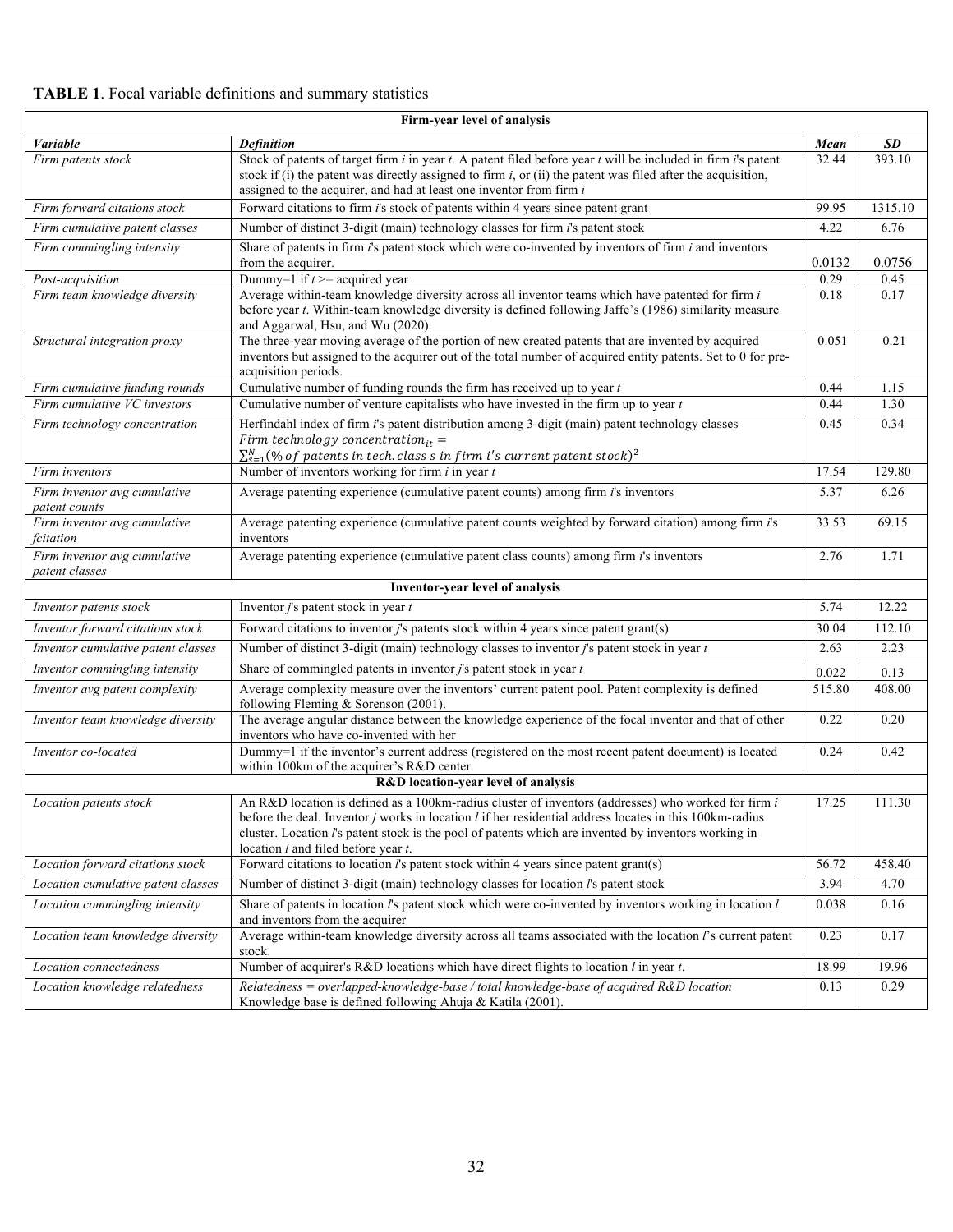|                                    | (1)               | (2)        | (3)                          | (4)        | (5)        | (6)                            | (7)         | (8)         | (9)         | (10)                        | (11)                      | (12)       |
|------------------------------------|-------------------|------------|------------------------------|------------|------------|--------------------------------|-------------|-------------|-------------|-----------------------------|---------------------------|------------|
|                                    |                   |            |                              |            |            |                                |             |             |             | Excluding firms having pre- |                           |            |
|                                    |                   |            |                              |            |            |                                |             |             |             |                             | acquisition collaboration |            |
|                                    | Firm patent stock |            | Firm forward citations stock |            |            | Firm cumulative patent classes |             |             | Firm        | Firm                        | Firm                      |            |
|                                    |                   |            |                              |            |            |                                |             |             |             | patent                      | forward                   | cumulative |
|                                    |                   |            |                              |            |            |                                |             |             |             | stock                       | citations                 | patent     |
|                                    |                   |            |                              |            |            |                                |             |             |             |                             | stock                     | classes    |
| Firm commingling intensity (t-1)   | 9.409***          | $5.041***$ | $3.604***$                   | $7.558***$ | $4.483***$ | $3.252***$                     | $.610***$   | $.336***$   | 1.342***    | 31.92***                    | 19.54***                  | $4.567***$ |
|                                    | (18.02)           | (11.04)    | (10.02)                      | (12.72)    | (6.90)     | (6.05)                         | (9.42)      | (3.97)      | (5.70)      | (10.28)                     | (7.67)                    | (10.07)    |
| Structural integration proxy       | $0.840***$        | $0.831***$ | $0.897***$                   | $0.851***$ | $0.844***$ | $0.890***$                     | $0.977***$  | $0.971***$  | 1.002       | 0.97                        | 0.967                     | 1.029***   |
|                                    | $(-6.37)$         | $(-6.55)$  | $(-5.77)$                    | $(-5.18)$  | $(-5.38)$  | $(-4.66)$                      | $(-3.51)$   | $(-4.53)$   | (0.43)      | $(-1.54)$                   | $(-1.50)$                 | (5.50)     |
| Post-acquisition                   | 1.01              | 0.999      | $1.027*$                     | 1.02       | 1.010      | 1.031                          | 0.997       | $0.994*$    | 0.995*      | 1.03                        | $1.060**$                 |            |
|                                    | (0.56)            | $(-0.06)$  | (1.73)                       | (0.84)     | (0.41)     | (1.29)                         | (1.03)      | $(-1.79)$   | $(-1.74)$   | $(-1.33)$                   | $(-2.42)$                 | $(-0.14)$  |
| Firm commingling intensity $(t-1)$ |                   | $0.409***$ | $0.569**$                    |            | 0.531      | $0.480**$                      |             | $0.861*$    | $0.870**$   | $0.190***$                  | $0.205***$                | $0.357***$ |
| * Structural integration proxy     |                   | $(-3.13)$  | $(-2.57)$                    |            | $(-1.59)$  | $(-2.13)$                      |             | $(-1.76)$   | $(-2.14)$   | $(-4.86)$                   | $(-4.02)$                 | $(-6.57)$  |
|                                    |                   | 5.734***   | $3.775***$                   |            | $3.689***$ | $3.116***$                     |             | $.503***$   | 1.398***    |                             |                           |            |
| Firm commingling intensity $(t-1)$ |                   | (6.90)     | (6.45)                       |            | (3.30)     | (3.33)                         |             | (5.23)      | (5.83)      |                             |                           |            |
| * Post-acquisition                 |                   |            |                              |            |            |                                |             |             |             |                             |                           |            |
| Firm team knowledge diversity      |                   |            | $2.547***$                   |            |            | 1.383                          |             |             | 1.485***    | 2.788***                    | $1.926***$                | $1.523***$ |
|                                    |                   |            | (6.46)                       |            |            | (1.61)                         |             |             | (13.83)     | (11.38)                     | (5.61)                    | (14.91)    |
| Firm level controls                | N                 | N          | Y                            | N          | ${\bf N}$  | Y                              | $\mathbf N$ | $\mathbf N$ | Y           | Y                           | Y                         | Y          |
| Acquiree/Acquirer/Year FE          | Y                 | Y          | Y                            | Y          | Y          | Y                              | Y           | Y           | $\mathbf Y$ | Y                           | Y                         | Y          |
| <i><b>Observations</b></i>         | 94,785            | 94,785     | 84,434                       | 86,123     | 86,123     | 77,589                         | 94,785      | 94,785      | 84,434      | 78,146                      | 71,338                    | 78,146     |

**TABLE 2**. Incident rate ratios of commingling on firm innovation (firm-year level of analysis)

*Notes: This table reports exponentiated coefficients (incidence-rate ratios) from conditional Poisson regressions. Values greater (less) than 1.0 represent positive (negative) effects.*   $p<0.1$ . \*\*  $p<0.05$ , \*\*\*  $p<0.01$ . Standard errors are robust & t-statistics are in parentheses. Firms in the firm-year panel are target companies in the Crunchbase acquisition *database which are also listed in the PatentsView database and were acquired before 2014. The control variables are listed in Table 1.*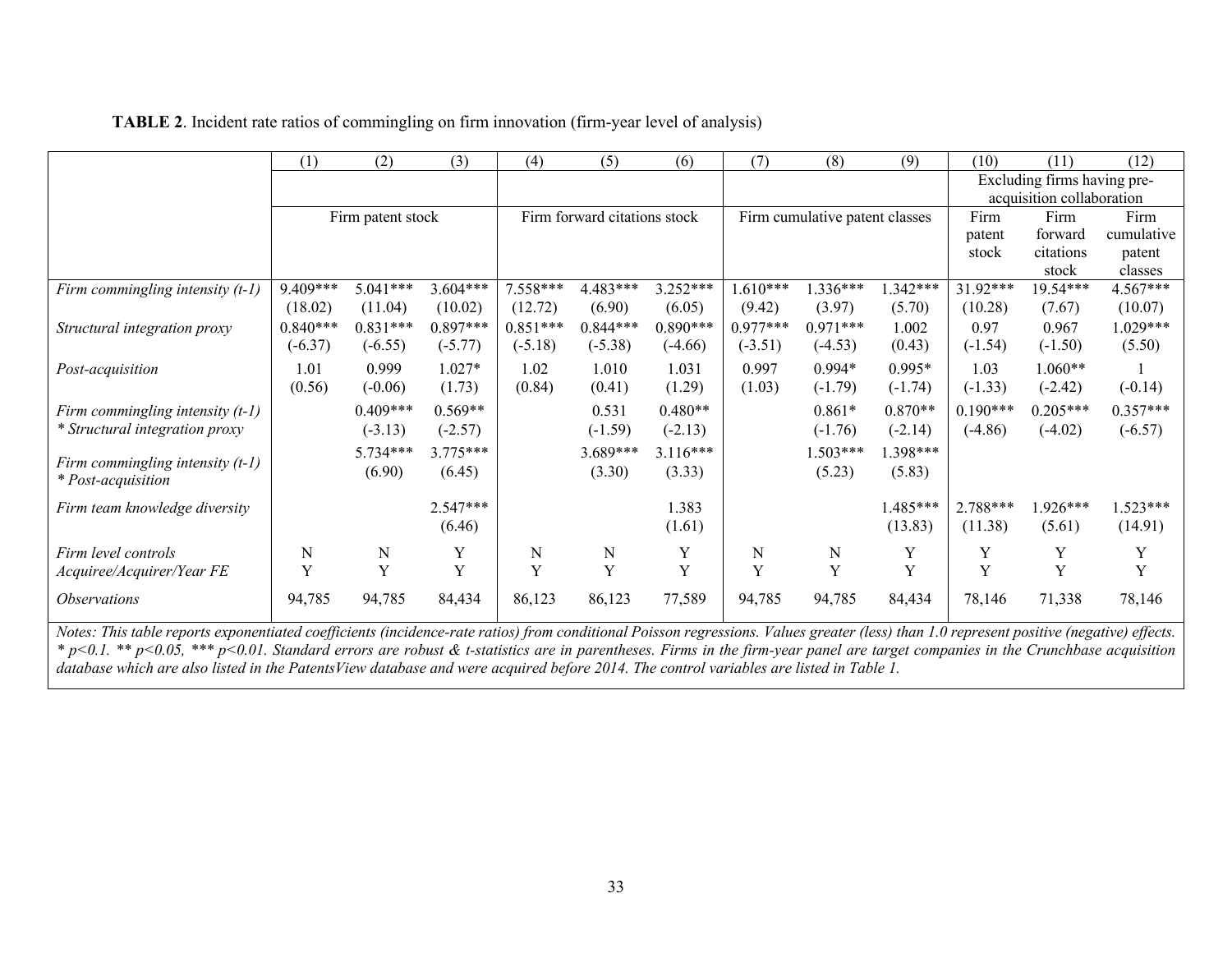|                                                                                                                                       | (1)                  | (2)                  | (3)              | (4)           | (5)           |  |  |  |
|---------------------------------------------------------------------------------------------------------------------------------------|----------------------|----------------------|------------------|---------------|---------------|--|--|--|
|                                                                                                                                       |                      | 1st stage regression | 2SLS regressions |               |               |  |  |  |
|                                                                                                                                       | Location commingling |                      | Log (location    | Log (location | Log (location |  |  |  |
|                                                                                                                                       | intensity* 100       |                      | patents          | forward       | cumulative    |  |  |  |
|                                                                                                                                       |                      |                      | $stock+1)$       | citations     | patent        |  |  |  |
|                                                                                                                                       |                      |                      |                  | $stock+1)$    | $classes+1)$  |  |  |  |
| Location connectedness                                                                                                                | $0.0189***$          | $0.0138***$          |                  |               |               |  |  |  |
| * Post-acquisition                                                                                                                    | (3.71)               | (2.75)               |                  |               |               |  |  |  |
| Post-acquisition                                                                                                                      | $0.220*$             | $-0.303***$          | $-0.00831$       | $-0.0113$     | $-0.0157**$   |  |  |  |
|                                                                                                                                       | (1.82)               | $(-2.58)$            | $(-0.73)$        | $(-0.82)$     | $(-2.54)$     |  |  |  |
| Location commingling intensity $(t-1)$                                                                                                |                      |                      | $-2.175***$      | $-2.108**$    | $-0.793*$     |  |  |  |
| * Structural integration proxy                                                                                                        |                      |                      | $(-2.95)$        | $(-2.53)$     | $(-1.94)$     |  |  |  |
|                                                                                                                                       |                      |                      |                  |               |               |  |  |  |
| Location commingling intensity $(t-1)$                                                                                                |                      |                      | $2.582***$       | $2.375***$    | $1.432***$    |  |  |  |
| * Post-acquisition                                                                                                                    |                      |                      | (3.51)           | (2.81)        | (3.43)        |  |  |  |
| Structural integration proxy                                                                                                          |                      | $0.0743***$          | $-0.0724***$     | $-0.0957***$  | $-0.0480***$  |  |  |  |
|                                                                                                                                       |                      | (4.44)               | $(-4.24)$        | $(-4.51)$     | $(-5.31)$     |  |  |  |
| R&D location level team knowledge                                                                                                     |                      | $8.73***$            | 0.00621          | $-0.156$      | $0.200***$    |  |  |  |
| diversity                                                                                                                             |                      | (4.89)               | (0.05)           | $(-0.85)$     | (2.89)        |  |  |  |
| Controls                                                                                                                              | N                    | Y                    | Y                | Y             | Y             |  |  |  |
| Location & Year fixed effects                                                                                                         | Y                    | Y                    | Y                | Y             | Y             |  |  |  |
| <i><b>Observations</b></i>                                                                                                            | 102,864              | 80,176               | 80,209           | 80,209        | 80,209        |  |  |  |
| Notes: Reported coefficients and t-statistics (in parentheses) are from 1st stage/2SLS regressions. * $p < 0.1$ , ** $p < 0.05$ , *** |                      |                      |                  |               |               |  |  |  |
| $p<0.01$ . Standard errors are robust. A firm's R&D location is defined as a 50km-radius cluster of the residential addresses         |                      |                      |                  |               |               |  |  |  |
| of inventors who patented for the firm before the acquisition. There are 7,499 R&D locations associated with 717 acquired             |                      |                      |                  |               |               |  |  |  |
| companies in the sample. Control variables are listed in Table 1.                                                                     |                      |                      |                  |               |               |  |  |  |

**TABLE 3**. Instrumental variable regressions of team commingling on innovation (R&D location level of analysis)